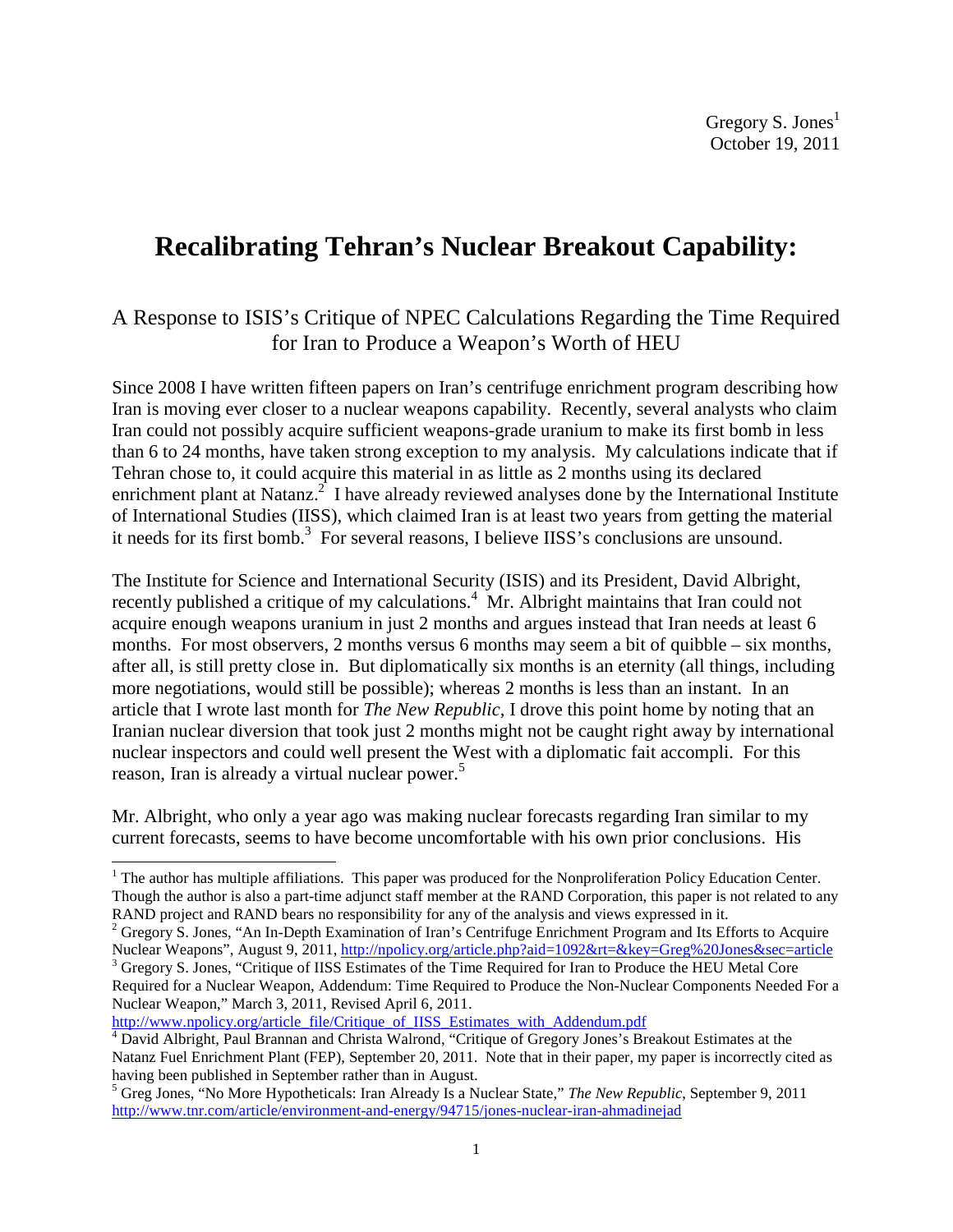direct attack on my calculations seems to be one result of his change of course. Certainly, no one knows when Iran will decide to become an overt nuclear weapons power and it is unlikely that Iran will take this step anytime soon. However, just how much time we might have to head Iran off if they suddenly chose to acquire nuclear weapons is a matter of great significance. It is therefore is useful to take a look at Mr Albright's analysis as well as my own.

## *NPEC's Analysis, ISIS's Critique*

A key element in many of my papers has been the calculation of the time required for Iran to produce a nuclear weapon's worth of Highly Enriched Uranium (HEU, 20 kilograms) should Iran decide to quickly do so. Iran could produce this HEU using a method known as batch recycling. These calculations are based on detailed information from inspections performed by the International Atomic Energy Agency (IAEA) regarding Iran's growing centrifuge enrichment capacity and its growing stockpiles of 3.5% and 19.7% enriched uranium. The IAEA publishes this information quarterly. $6 \text{ In } 2008$ , I estimated that it might take Iran two to four years to produce the HEU needed for a nuclear weapon but by June 2011, this time had shrunk to only two months.<sup>7</sup> Further it appears that by the later part of 2012, this time may shrink to only two weeks.

My two month estimate was reproduced in a more comprehensive paper I published on August 9, 2011, covering many aspects of Iran's nuclear program (the relevant section of this paper is reproduced as appendix  $1$ ).<sup>8</sup> On September 20, 2011, David Albright and others (hereafter referred to as Albright *et al.*) from ISIS published a critique critical of the batch recycling calculations contained in this paper.<sup>9</sup> Albright *et al.* say that my calculations are "unreliable" and that I "greatly understate" the amount of time that it would take Iran to produce the HEU required for a nuclear weapon. They say: "…ISIS found on balance no justification to change its earlier breakout estimate of six months at the FEP."

Albright *et al.*'s paper is entirely qualitative. They present no calculations regarding how Iran might produce HEU. They say that they enlisted "the assistance of an experienced centrifuge expert who has performed many detailed centrifuge calculations of the Iranian program" but they present none of the calculations performed by this anonymous expert. For their own six month estimate, they again present no calculations and do not provide even a reference or link to where this "earlier" estimate might be found.

In this paper I will show that their criticisms involve factors that would produce only minor corrections to my calculations or are entirely irrelevant to them. Albright *et al.*'s criticisms are related to three areas: (1) problems with centrifuge operations at the Iran's Fuel Enrichment Plant

<sup>7</sup> Gregory S. Jones, "Out of the Spotlight Iran's Rate of Enriched Uranium Production Continues to Increase: Centrifuge Enrichment and the IAEA May 24, 2011 Update," June 2, 2011, http://npolicy.org/article.php?aid=1043 <sup>8</sup> Gregory S. Jones, "An In-Depth Examination of Iran's Centrifuge Enrichment Program and Its Efforts to Acquire

Nuclear Weapons", August 9, 2011, http://npolicy.org/article.php?aid=1092&rt=&key=Greg%20Jones&sec=article <sup>9</sup> David Albright, Paul Brannan and Christa Walrond, "Critique of Gregory Jones's Breakout Estimates at the

Natanz Fuel Enrichment Plant (FEP), September 20, 2011.

 6 The most recent IAEA report is: "*Implementation of the NPT Safeguards Agreement and relevant provisions of Security Council resolutions in the Islamic Republic of Iran*", GOV/2011/54, September 2, 2011.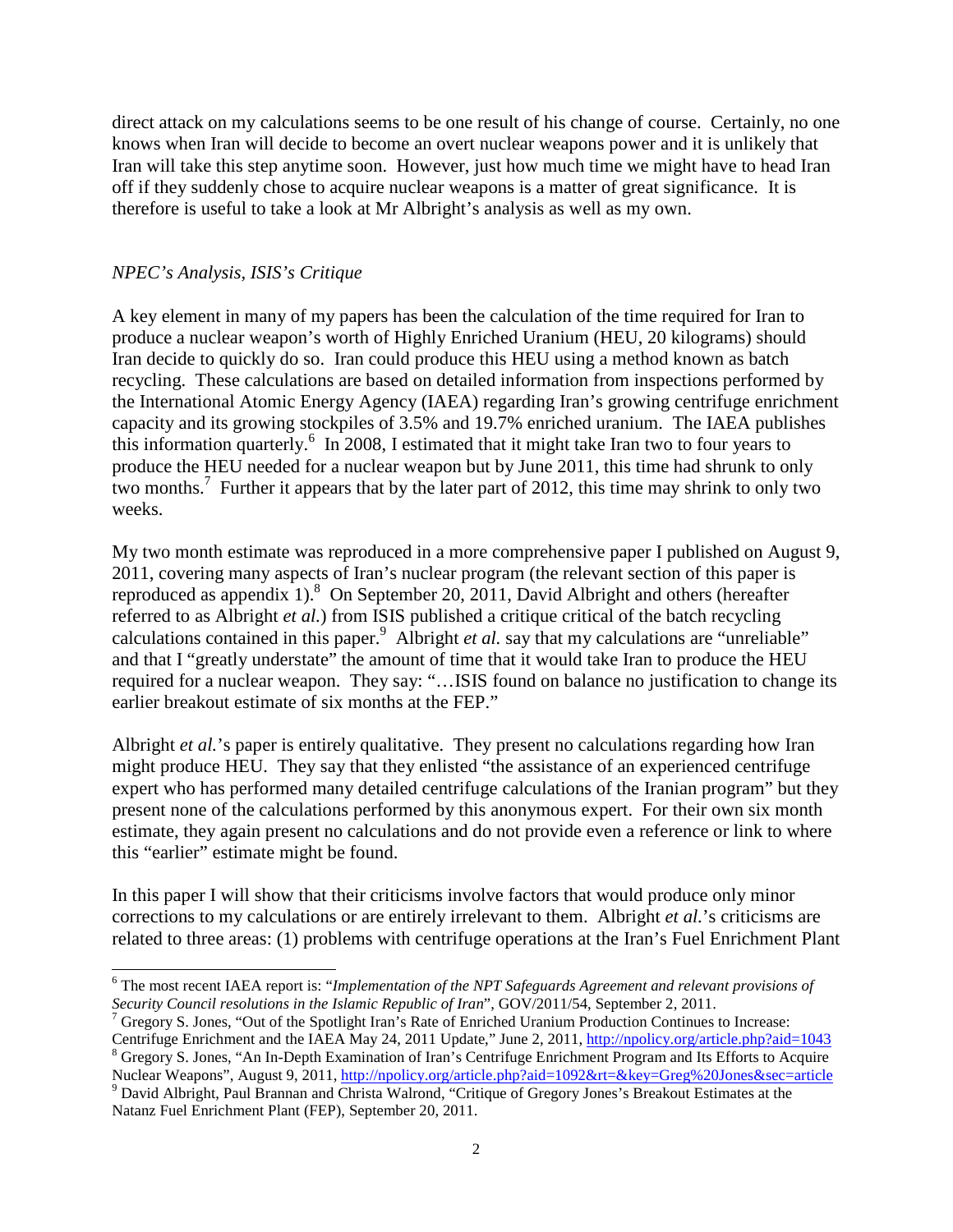(FEP, see appendix 1), (2) concerns that calculations by Alexander Glaser that form a key element of my calculations are invalid, and (3) concerns that historically when Iran has started its centrifuge enrichment facilities, they have required much more uranium feed than my calculations would predict. I will examine each of these issues in turn. Then I will review some of Albright's past predictions as to how long it would take Iran to produce HEU and how Albright might have calculated them. Finally I will show that Iran's growing stockpile of 19.7% enriched uranium opens up additional ways for Iran to quickly produce the HEU for a nuclear weapon. For ease of reference, I first summarize my conclusions.

#### *Summary of Conclusions*

1

The qualitative nature of Albright *et al.*'s critique of my batch recycling calculations masks the fact that their criticisms would either produce only minor changes to my calculations or in some cases are entirely irrelevant to them. The net result is that my calculations are essentially unchanged and my estimate that Iran could produce a weapon's worth of HEU by batch recycling at the FEP in two months remains the same. Significantly, certain of Albright *et al*. criticisms are based on assertions that contradict Albright's own previously published papers.

Albright *et al.* incorrectly claim that I assume "that all cascades would work flawlessly during the period of breakout…" In fact, I simply assume that Iran will be able to operate their centrifuge enrichment plant as it has in the past, producing the same separative capacity. Since my calculations depend *only* on the output of Iran's enrichment plant and not with the manner in which this output is produced, all of Albright *et al.*'s comments concerning how the plant might be designed or how efficient individual components might be are irrelevant. Note that Albright *et al.*'s concerns about problems at the FEP are a change from what Albright was saying just last year: "Iran is unlikely to face significant delays in making weapon-grade uranium at Natanz [the FEP] if it decides to build nuclear weapons."<sup>10</sup>

My calculations on how Iran could enrich 19.7% uranium to 90% enriched uranium in one step by batch recycling are an adaptation of calculations by Glaser published in 2008 in a peerreviewed scientific journal.<sup>11</sup> Albright *et al.* say that "a former IAEA official" believes that "going from 20 percent to 90 percent in one step may not be possible." However, it is not clear that this former IAEA official has done any calculations on this matter and Albright *et al.* present none. In addition, Albright *et al.* claim that I have not taken into account the differences between Glaser's published calculations and my own but in fact these differences are irrelevant to my calculations. Albright *et al.* also point out that the reduction in cascade feed rate that is required to go from 19.7% to 90% enriched uranium in one step would lead to the loss of some separative capacity. Albright *et al.* claim this loss "would be expected to be great" but Glaser has calculated this loss as being only 3%. Furthermore, Iran's current production of 19.7% enriched uranium exceeds what one would calculate using a simple separative work model, a fact that provides a strong indication that Glaser's calculations are correct. Note that just last year Albright himself saw no problem for Iran to carry out this enrichment step saying: "…further

<sup>&</sup>lt;sup>10</sup> David Albright and Christina Walrond, "Supplement to *Iran's Centrifuge Program:* Taking Stock," Institute for Science and International Security, March 3, 2010, p.1.

<sup>&</sup>lt;sup>11</sup> Alexander Glaser, "Characteristics of the Gas Centrifuge for Uranium Enrichment and Their Relevance for Nuclear Weapon Proliferation", *Science and Global Security*, Vol. 16, 2008.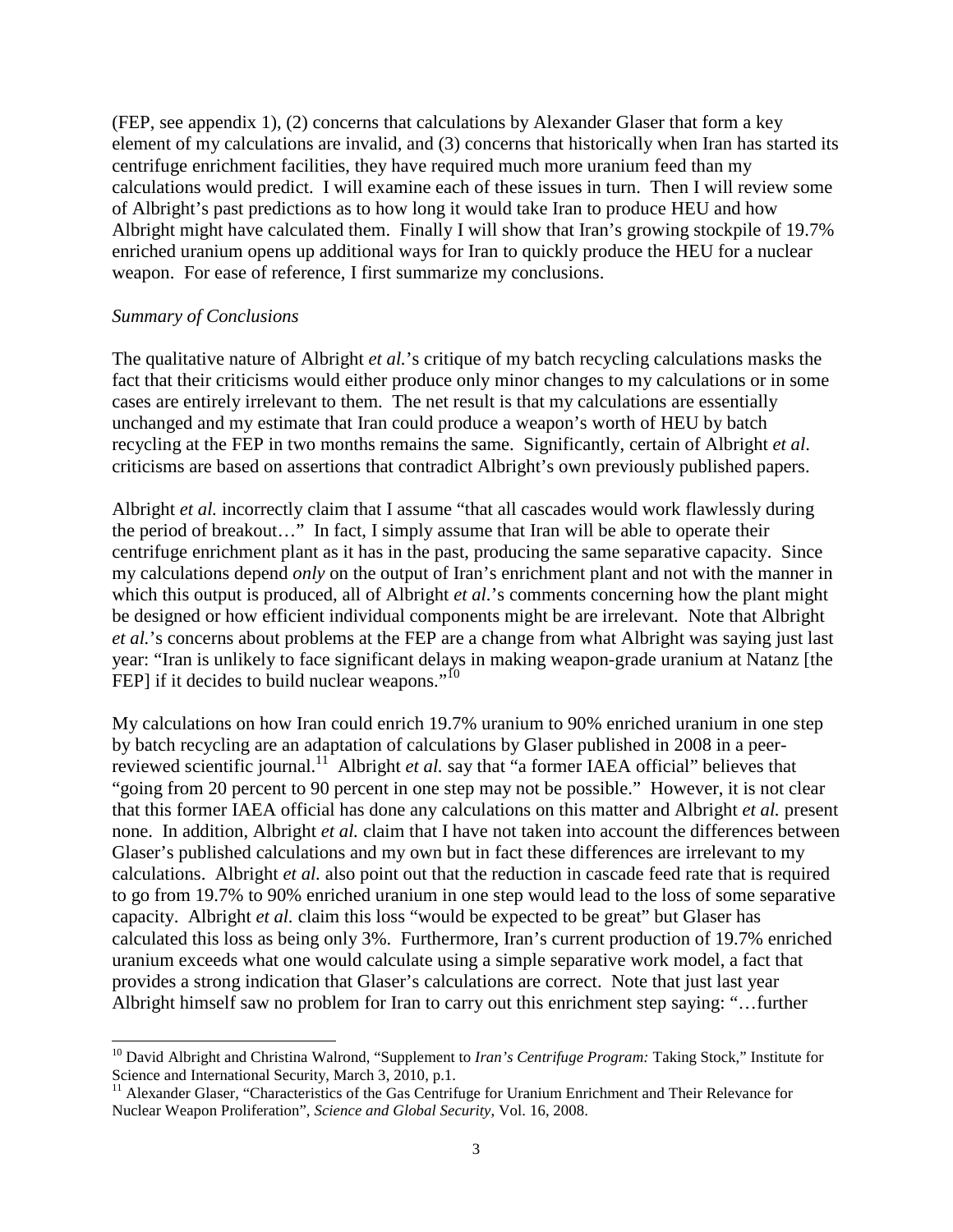enriching from 20 percent enriched uranium to 90 percent material is quick and involves relatively few centrifuges..."<sup>12</sup>

Albright *et al.* claim that when Iran began to produce enriched uranium at the FEP and the PFEP, Iran had to use "much more feed than expected." The figure that they present to support this contention at the PFEP is seriously flawed since not only is a key data point incorrect but also it combines data from periods when the PFEP was operating with two different tails assays. Using data from the original IAEA safeguards reports, I calculated that Iran's experience at the PFEP might lead to an increase in the feed required to produce the HEU for a nuclear weapon that would amount to an insignificant 3.2%. Further even Albright *et al.* admit that they do not know whether any increase in the feed required will actually occur should Iran perform batch recycling at the FEP.

In their critique of my paper, Albright *et al.* have said, "…ISIS found on balance no justification to change its earlier breakout estimate of six months at the FEP." They provide no reference or link for this six-month estimate. After extensively reviewing Albright's prior writings, I have concluded that no such estimate has been published that applies to Iran's current situation where it has stockpiles of 2,690 kilograms of 3.5% enriched uranium plus 48 kilograms of 19.7% enriched uranium and the FEP has a separative capacity of 4,300-4,600 SWU per year.

In June 2011 Albright published an estimate that Iran could produce the HEU for a nuclear weapon in six months, based on a hypothetical in which Iran would have a large stockpile of 19.7% enriched uranium and also be able to deploy large numbers of advanced centrifuges.<sup>13</sup> Key to Albright's calculation is his assumption that Iran would build six cascades to enrich between 20% enriched uranium and 90% using a total of 584 advanced centrifuges and that these cascades would be highly inefficient. Albright provides no explanation for this high inefficiency and his assumption is all the more puzzling since Glaser performed calculations that found this design to be highly efficient.<sup>14</sup> Whatever the problem might be, Iran could easily avoid it by arranging the 584 advanced centrifuges into one or more efficient cascades. Indeed in 2009 Albright was critical of an analysis by Kemp and Glaser for not considering "…a configuration that would produce weapon-grade uranium efficiently."<sup>15</sup> With efficient cascades, and using other assumptions that Albright has used in his prior publications, Albright's estimate would fall to between two and three months.

The closest previously published estimate by Albright that would seem to apply to Iran's current situation was in March  $2010$ <sup>16</sup> Albright's estimate related to a case where Iran would use the FEP (which at the time had a separative capacity of 3,400 SWU per year) to produce HEU from

1

<sup>&</sup>lt;sup>12</sup> David Albright, Paul Brannan, and Jacqueline Shire, "Taking Stock of the Production of 19.75 percent uranium at the PFEP," Institute for Science and International Security, June 11, 2010, p.3.

<sup>&</sup>lt;sup>13</sup> David Albright, Paul Brannan, and Andrea Stricker, *Iran in Brief*, "Moving 20 Percent Enrichment to Fordow: Slow Motion Breakout Continues?", Institute for Science and International Security, June 8, 2011.

<sup>&</sup>lt;sup>14</sup> Alexander Glaser, "Characteristics of the Gas Centrifuge for Uranium Enrichment and Their Relevance for Nuclear Weapon Proliferation", *Science and Global Security*, Vol. 16, 2008, pp.17-19.

<sup>&</sup>lt;sup>15</sup> David Albright, Paul Brannan and Jacqueline Shire, "Nuclear Weapon Breakout Scenarios: Correcting the Record," Institute for Science and International Security, March 18, 2009, p.1.

<sup>16</sup> David Albright and Christina Walrond, "Supplement to *Iran's Gas Centrifuge Program: Taking Stock*," Institute for Science and International Security, March 3, 2010.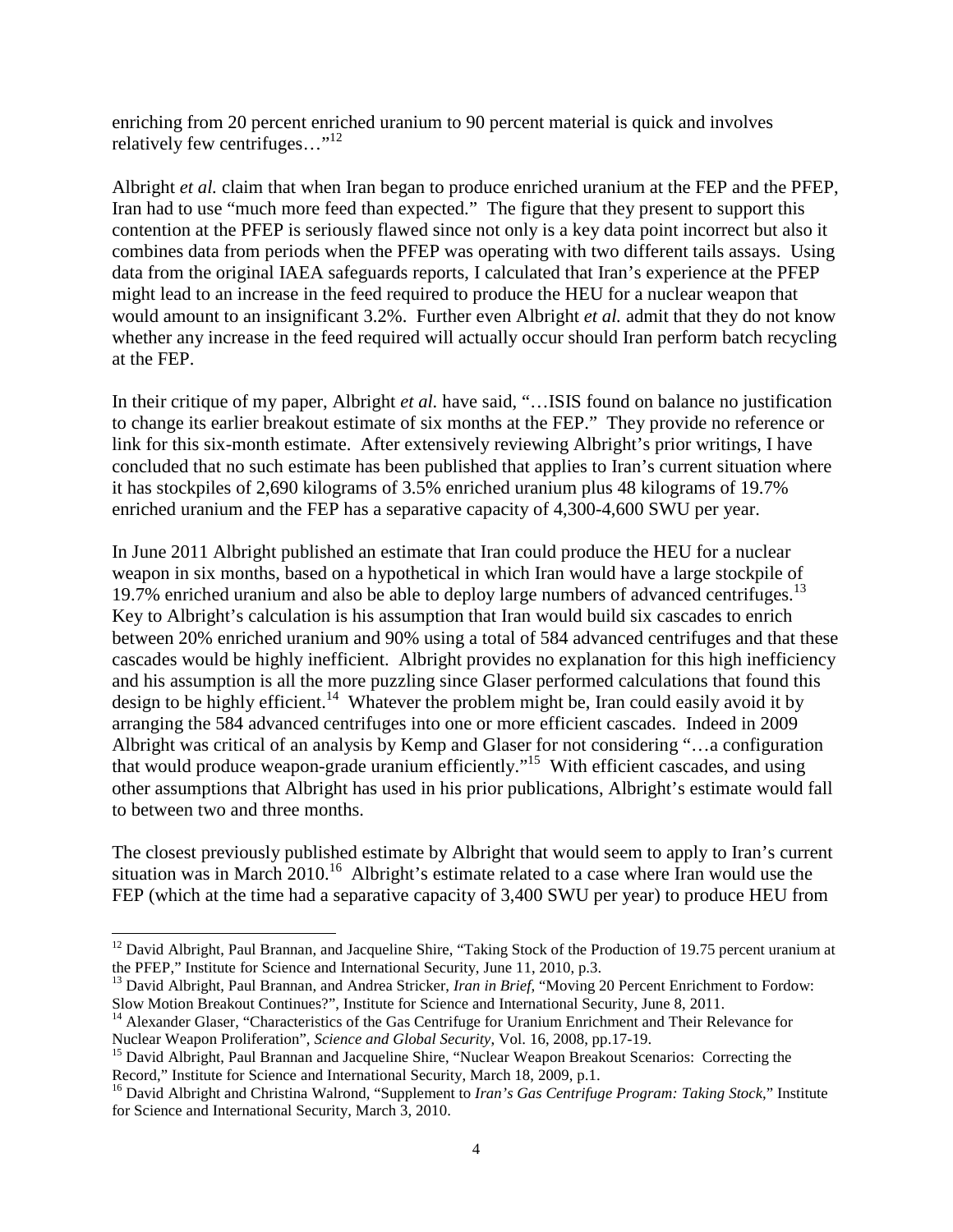3.5% enriched uranium. Albright assumes what he calls "a worst-case scenario" where Iran could quickly modify the FEP to function as an ideal cascade enriching 3.5% to 90%. He said that Iran "could currently produce enough weapon-grade uranium for a weapon in six months or less," which elsewhere in this paper he characterizes as "several months." Using the actual HEU production rate he calculated, the estimate would have been 1.5 to 3.5 months. Albright apparently used separative work calculations to produce these estimates even though Albright *et al.* now say "separative work calculations are not accurate estimates of the actual situation at the FEP."

However, Albright's has performed his separative work calculations incorrectly and his calculated HEU production rates are in error. Using the proper HEU production rate changes his estimate to two to five months. Note that my June 2011 estimate of two months is fairly comparable to Albright's worst-case estimate of two to five months and certainly comparable to his incorrectly calculated 1.5 to 3.5 month estimate.<sup>17</sup> Indeed since the separative capacity at the FEP is now 4,300-4,600 SWU per year and Iran now has a sizable stockpile of 19.7% enriched uranium, one would think that if Albright were to update his March 2010 estimate it would be even shorter, making it even more comparable to my two month estimate. None of this is consistent with Albright *et al.*'s current critique of my 2 month calculation which is termed "unreliable…even as a worst case."

Also it is not clear how Albright *et al.*'s current six-month estimate is related to these past estimates, particularly since they say that for their current estimate they use "…a 'fixed plant' production model, which means that the existing cascades are not reconfigured…" Is their current six-month estimate also a "worst-case?" Since Albright *et al.* provide no reference or link to what they say is their "earlier breakout estimate of six months at the FEP," there is no way to clarify their statements until they are more explicit.

As can be seen from my Table 2 (appendix 1), using batch recycling at the FEP Iran would produce HEU by a two-step process. The 3.5% uranium is enriched to 19.7% uranium and this uranium is then enriched to 90.0% uranium. The first step requires 79% of the total two month period. Iran has already been carrying out this first step and as of August 2011, it had produced 48 kilograms of 19.7% enriched uranium. In addition, Iran is taking concrete steps to triple its production of 19.7% enriched uranium. Further, the method for producing 19.7% enriched uranium at the Pilot Fuel Enrichment Plant (PFEP, see appendix 1) between February and July 2010 was identical to what would be used for batch recycling to produce 19.7% enriched uranium at the FEP, providing a clear demonstration of the feasibility of the process. Indeed Albright *et al.* have had to concede that this is true. Given that the second step, enriching from 19.7% to 90.0% is a small part of the total effort needed to produce HEU, Iran has various options to perform this final production step.

As I have previously published (see appendix 1, Table 2), once Iran has a large enough stockpile of 19.7% enriched uranium, it can skip the first batch recycling step and just use the second batch recycling step at the FEP to produce the HEU for a nuclear weapon in just two weeks. This process, though fast, uses the 19.7% enriched uranium relatively inefficiently. As a result

<sup>-</sup> $17$  Note, however, my calculations are intended to be "best-estimate" rather than "worst-case."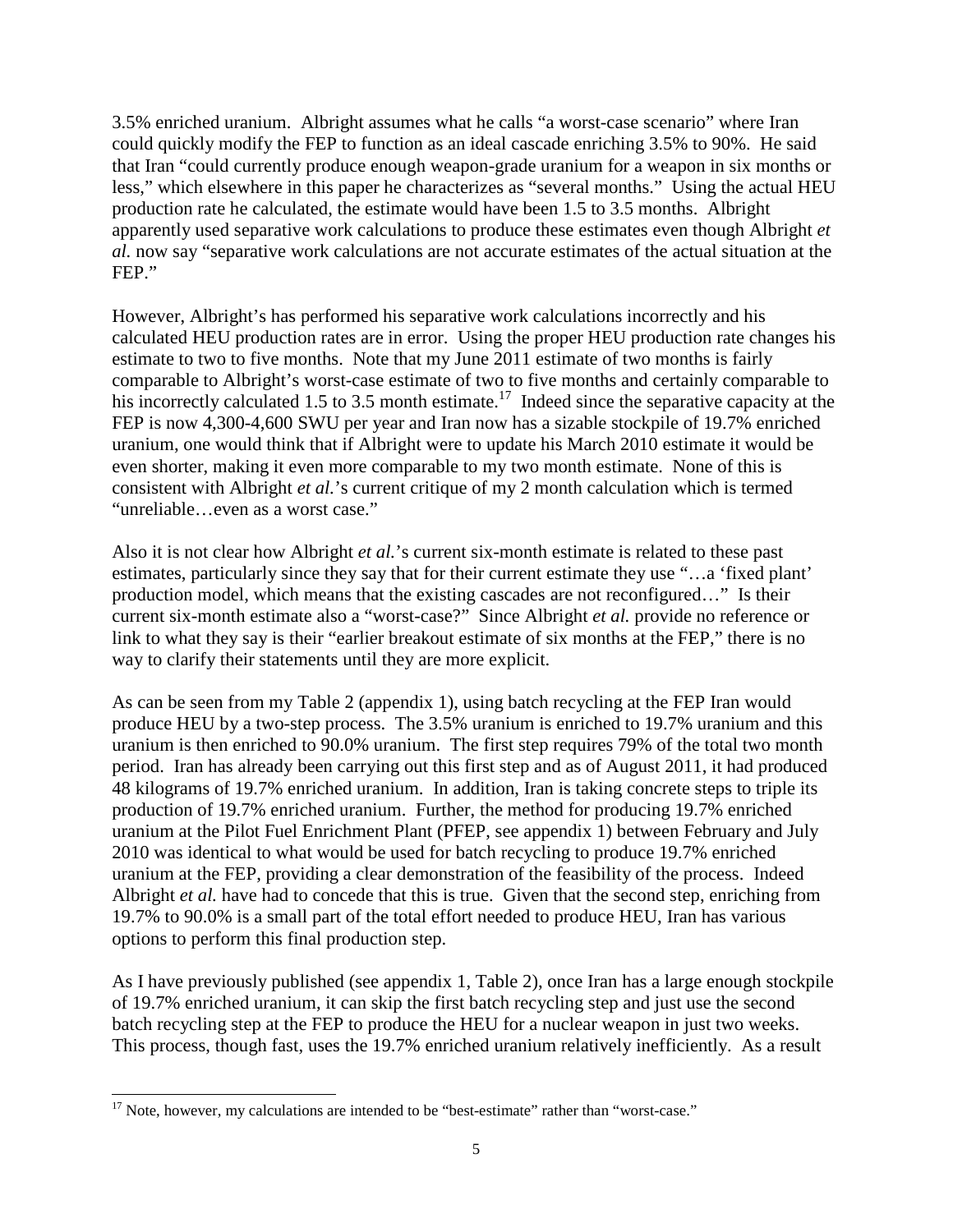Iran would require a stockpile of 158 kilograms of 19.7% enriched uranium and Iran will probably not have a stockpile this large until the latter part of 2012.

Iran could also use a relatively small clandestine enrichment plant to convert its growing stockpile of 19.7% enriched uranium into HEU. Such a plant need only contain 1,400-2,100 centrifuges of the type Iran currently uses. Once Iran obtains a stockpile of 94-106 kilograms of 19.7% enriched uranium then this small clandestine centrifuge enrichment plant could produce a weapon's worth of HEU in just two months. Iran will likely have the required 19.7% enriched uranium stockpile by the first part of 2012.

An option that allows Iran to utilize its stockpiles of enriched uranium more efficiently and could be started today (assuming that a clandestine enrichment plant already exists), would be to combine batch recycle at the FEP to produce 19.7% enriched uranium while at the same time using a small enrichment plant to convert the 19.7% uranium into HEU. Using its current (October 2011) stockpiles of enriched uranium, this arrangement would enable Iran to produce enough HEU for three nuclear weapons. Iran could produce this HEU at a rate of one weapon's worth every two months.

Regardless of whether Iran has any clandestine centrifuge enrichment plants, Iran can use its current stockpiles of 3.5% and 19.7% enriched uranium and batch recycling at the FEP to produce a weapon's worth of HEU in just two months. However, by using a small clandestine enrichment plant, Iran could use its stockpiles of enriched uranium more efficiently and currently produce three nuclear weapons worth of HEU, well on its way to a full-fledged arsenal. As I have written elsewhere, Iran is unlikely to move to an overt nuclear weapons status any time soon, but by being able to acquire nuclear weapons quickly, Iran must be treated as a defacto nuclear weapon state.<sup>18</sup>

Below is a more detailed analysis of the specific points over which my calculations and that of ISIS disagree

## *How Quickly Iran Could Produce HEU: Albright et al.'s Criticisms*

1

In my work, I have analyzed all of the methods whereby Iran might be able to produce HEU. The method that has attracted the most attention is called "batch recycling." If Iran were to use this method, I calculated that Iran could produce the HEU required for a nuclear weapon in just two months. Albright *et al.* have criticized my calculations related to batch recycling.

One should note that there are other ways that Iran could produce HEU. For example, Iran could produce HEU in a clandestine facility, a threat that has been growing more serious and which will be discussed below. Also note that since I published my August 9, 2011 paper, the IAEA has published another safeguards update. I, in turn, have updated my calculations in a report

<sup>18</sup> Greg Jones, "No More Hypotheticals: Iran Already Is a Nuclear State," *The New Republic*, September 9, 2011 http://www.tnr.com/article/environment-and-energy/94715/jones-nuclear-iran-ahmadinejad and Gregory S. Jones, "An In-Depth Examination of Iran's Centrifuge Enrichment Program and Its Efforts to Acquire Nuclear Weapons", August 9, 2011, http://npolicy.org/article.php?aid=1092&rt=&key=Greg%20Jones&sec=article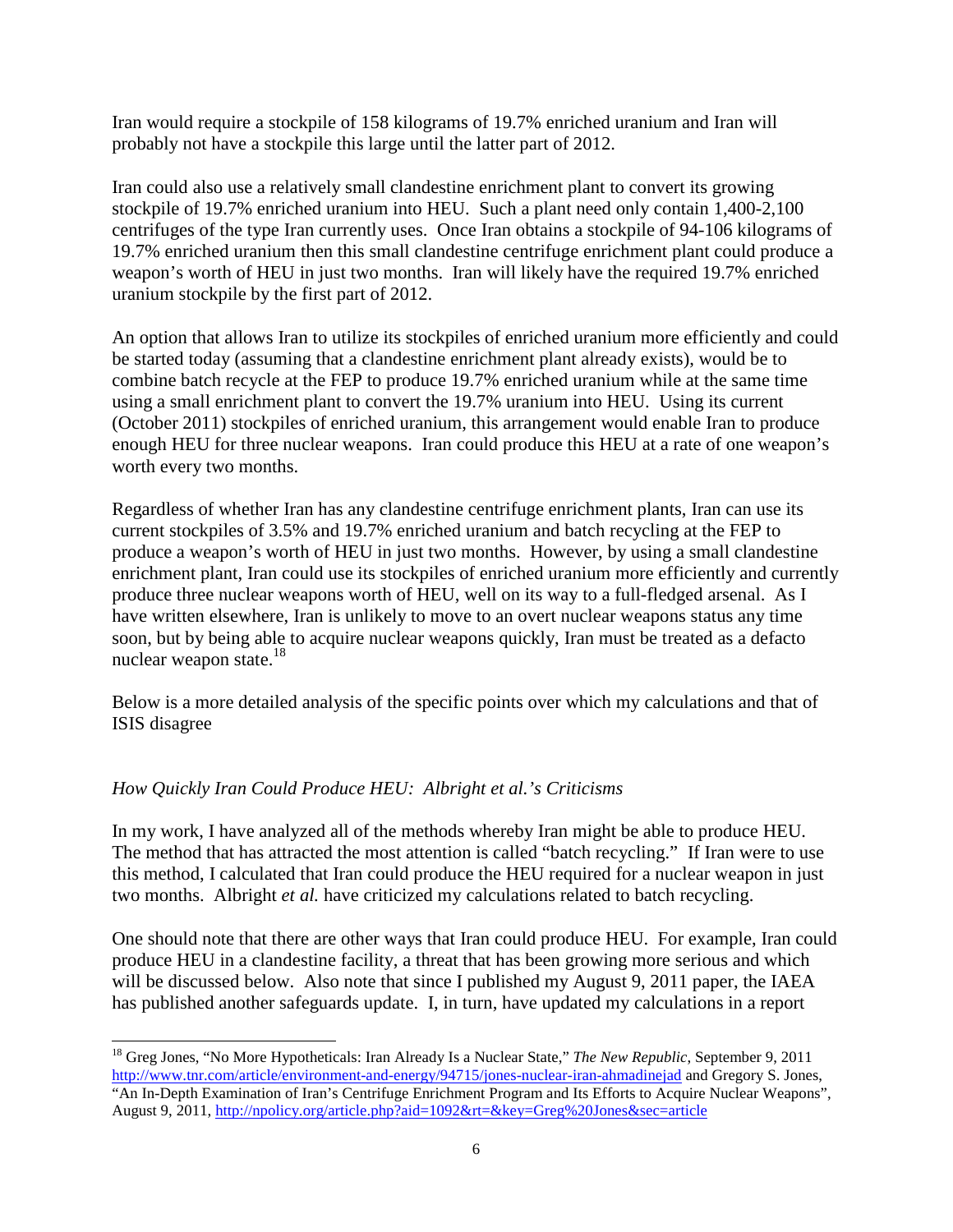which was published on September 14,  $2011<sup>19</sup>$  Iran's stockpiles of enriched uranium have continued to grow and my calculation of the time needed for Iran to produce the HEU for a nuclear weapon by batch recycling has decreased from 62 days to 58 days.

Albright *et al.*'s criticisms fall into three general categories. First, they note that the centrifuge operation at the FEP appears to be non-optimal which they believe will slow Iran's production of HEU by batch recycling. Second, they raise concerns about the second step of my batch recycling calculations, which depend on published results by Glaser, showing an enhanced separation factor when the feed rate is reduced to the centrifuge cascade. Third, they note that when Iran first began the production of 3.5% enriched uranium at the FEP and 19.7% enriched uranium at the PFEP, Iran had to use higher than expected amounts of feed. They contend that this could lead to the need for "much more feed than expected" during batch recycling to produce the HEU for a nuclear weapon.

## *Non-Optimal Operation of the FEP*

Albright *et al.* mention several factors that may cause the enrichment operations at the FEP to be less than optimal. They say that there has been excessive breakage and erratic operation of the centrifuges. They say that the basic 164 centrifuge cascade is non-ideal and that separative capacity is lost due to inter-stage mixing. They also note that the separative capacity per centrifuge may be declining from the 0.89 SWU per centrifuge-year that I use in my calculations to only 0.74 SWU per centrifuge-year. Since Albright *et al.* present no calculations of their own it is difficult to determine how important they think any of these factors are individually.

Note that Albright *et al.*'s concerns about problems at the FEP are a change from what Albright was saying just last year: "Iran is unlikely to face significant delays in making weapon-grade uranium at Natanz [the FEP] if it decides to build nuclear weapons."<sup>20</sup> Indeed, the inherent properties of centrifuge enrichment plants are such that they are highly resistant to reliability problems. The FEP centrifuge enrichment plant consists of 35 cascades each operating independently. If one cascade were to break down, only 3% of the enrichment capacity would be lost. Further, the equilibrium time for centrifuge cascades is quite short, ranging from a few hours to at most a day or two. Any cascade that had failed could quickly be returned to service once it was repaired.

The key point, however, is that all of these factors are irrelevant to my calculations. Albright *et al.* claim that I assume "that all cascades would work flawlessly during the period of breakout…" This statement is incorrect. In my calculations I assume *only* that the cascades continue to operate in the manner that they have been operating. This means that the cascade has a total separative capacity of 4,600 SWU per year and that the cascade is designed to produce 3.5% enriched uranium product and 0.4% depleted uranium tails from natural uranium. The details of how the cascade produces this separative capacity do not matter. For example, the cascade could

http://npolicy.org/article.php?aid=1099&rt=&key=Greg%20Jones&sec=article

<sup>1</sup> <sup>19</sup> Gregory S. Jones, "Iran Continues to Move Closer to Nuclear Weapons: Centrifuge Enrichment and the IAEA September 2, 2011 Update," September 14, 2011

<sup>&</sup>lt;sup>20</sup> David Albright and Christina Walrond, "Supplement to *Iran's Centrifuge Program:* Taking Stock," Institute for Science and International Security, March 3, 2010, p.1.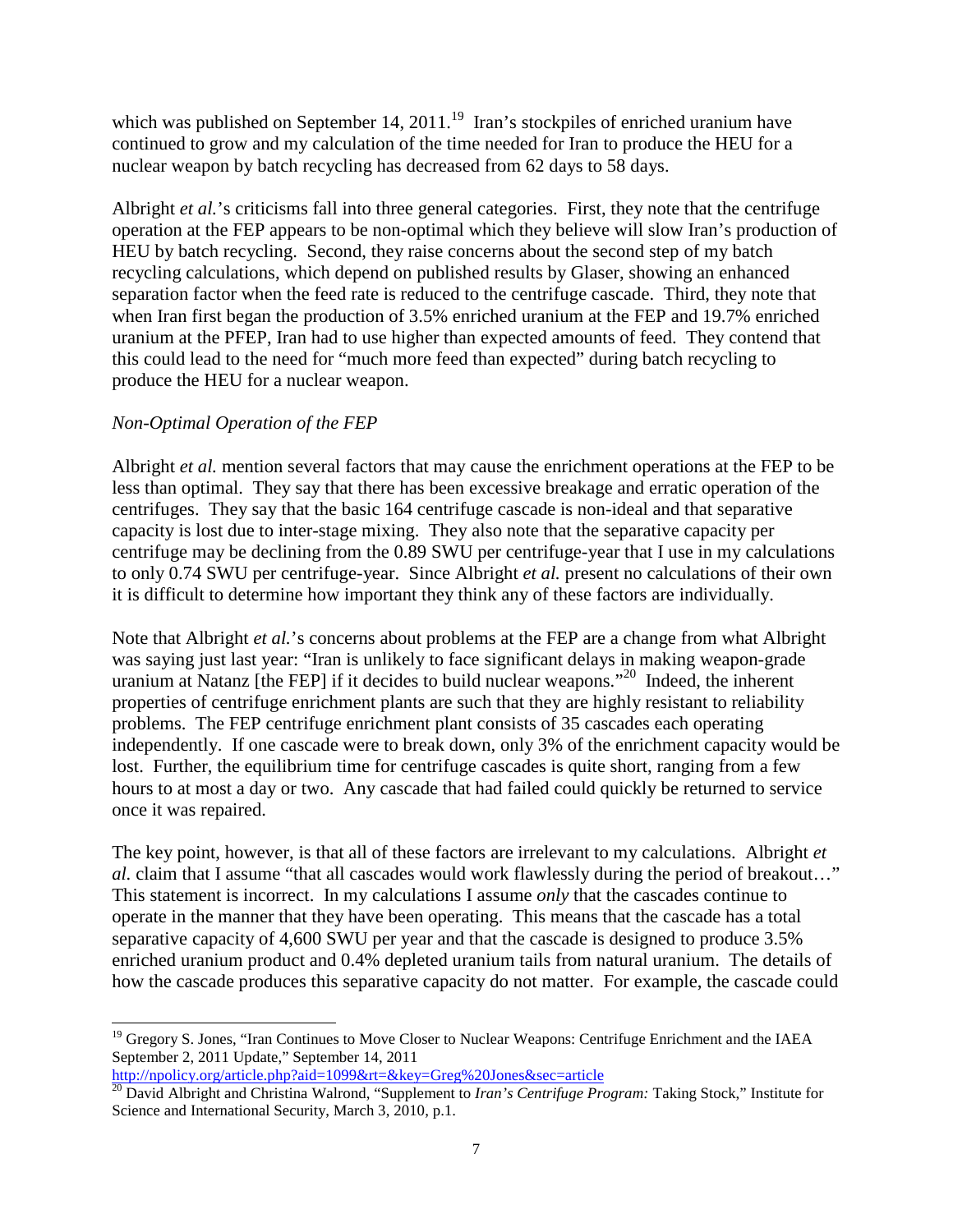consist of 5,200 centrifuges with a separative capacity of 0.89 SWU per centrifuge-year (5,200 x  $0.89 = 4,600$  or 5,750 centrifuges with a separative capacity of 0.80 SWU per centrifuge-year  $(5,750 \times 0.80 = 4,600)$ . Regardless of which of these choices maybe correct, the result is the same. Similarly the cascade might operate as an ideal cascade with each centrifuge having a separative capacity of 0.89 SWU per centrifuge-year or each centrifuge might have a separative capacity of 1.0 SWU per centrifuge-year which is effectively reduced to 0.89 SWU per centrifuge-year by the non-ideal operation of the cascade. Again, the specific details do not matter. It is unclear why Albright *et al.* suggest otherwise.

Note that Albright was well aware that as of May 2011 the separative capacity of the FEP was 4,600 SWU per year.<sup>21</sup> It is true that in the latest IAEA update (September 2, 2011) the separative capacity at the FEP has fallen to 4,300 SWU per year. The separative capacity at the FEP has had ups and downs before but the overall trend has clearly been upward and there is no reason to believe that this latest downturn is at all significant.<sup>22</sup> Even if I were to redo my calculations in Table 2 (see appendix 1) using only 4,300 SWU per year as the separative capacity at the FEP, due to the increase in Iran's stockpile of 19.7% enriched uranium (38.3 kilograms in May, 47.9 kilograms in August), the time required for Iran to produce a weapon's worth of HEU would be exactly the same, 62 days i.e. two months. This outcome illustrates that as long as Iran continues to produce 19.7% enriched uranium (and is moving to triple its production rate), the hope that somehow Iran will not be able to quickly produce HEU is illusory. Another illustration of this fact will be shown below when I discuss the threat posed by clandestine enrichment plants.

#### *Enriching From 19.7% to 90% in One Step Using Reduced Cascade Feed Rate*

1

If 19.7% enriched uranium were to be batch recycled into the cascades at the FEP and these cascades were to be operated in the same manner as when they were producing 3.5% enriched uranium, two steps would be required to produce the HEU required for a nuclear weapon. In the first step the 19.7% enriched uranium would be enriched to 55.4% and in the second step the 55.4% uranium would be enriched to 86.3%.<sup>23</sup> This process would be slower than what I calculated for enriching from 19.7% to 90% (see appendix 1 Table 2) and might double my two week estimate. This increase in time would not be that significant. Iran's real problem would be that the amount of 19.7% enriched uranium feed required would increase from about 160 kilograms to about 360 kilograms. As of August 2011, Iran only had 47.9 kilograms of 19.7% enriched uranium and was producing it at a rate of 3.2 kilograms per month. Iran is taking steps to triple its production rate to 9.6 kilograms per month and may achieve this production rate before the end of the year. This increase would put Iran on track to reach the total of 160

<sup>&</sup>lt;sup>21</sup> David Albright, Andrea Stricker and Christina Walrond, "IAEA Iran Safeguards Report: LEU Monthly Production Dramatically Higher but Centrifuges less Efficient than Optimal; Deployment of Advanced Centrifuges Delayed; IAEA's Knowledge about Iran Enrichment Activities Continues of Diminish," Institute for Science and International Security, May 24, 2011, revised May 25, 2011, p.9.

<sup>&</sup>lt;sup>22</sup> The separative capacity at the FEP is directly proportional to the production of 3.5% enriched uranium. As my Table 1 shows (see appendix 1), since late 2008, the production of 3.5% of enriched uranium and therefore the separative capacity at the FEP, has doubled.

 $^{23}$  As is discussed in the Appendix 1, though 90% enriched uranium is generally thought to be the required level of enrichment to produce a nuclear weapon, the South Africans produced their first nuclear weapon with just 80% enriched uranium and it is known that the Hiroshima weapon used uranium with an enrichment of less than 89%.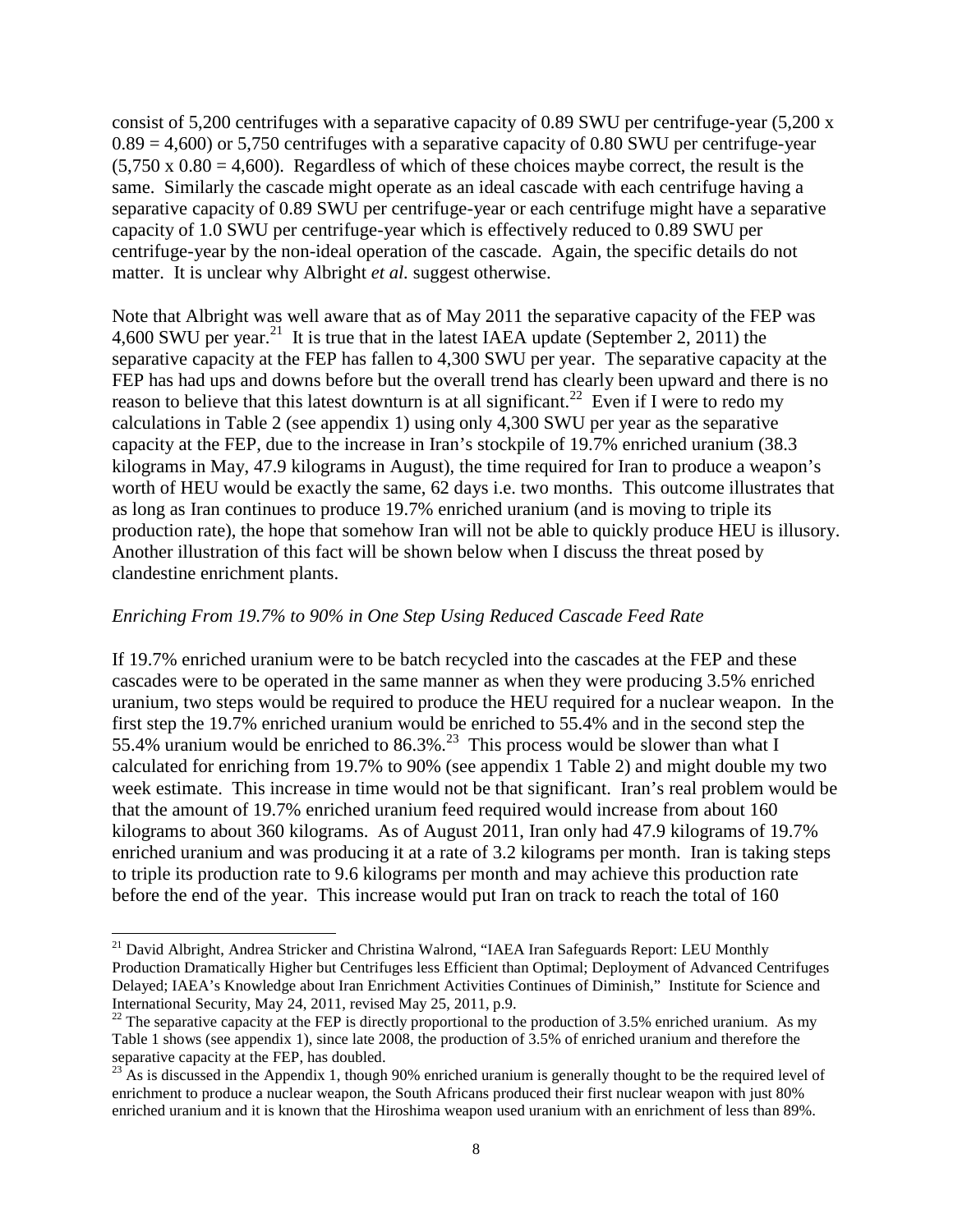kilograms by the latter part of 2012 but to produce a total of 360 kilograms would take until the middle of 2014, assuming that Iran did not further increase its production of 19.7% enriched uranium.

As is discussed in appendix 1, Glaser has shown that if the feed rate to the cascade were to be reduced, 19.7% enriched uranium can be enriched to 90% enriched uranium in one step. $^{24}$ Glaser's calculations are a key element in my own calculations and form the basis for the numbers presented in appendix 1 (Tables 2 and 3) for the second step of the process using batch recycling to produce HEU starting from 3.5% enriched uranium.

Albright *et al*. have raised a number of objections to these calculations. Sometimes these objections seemed to be based on the way I have used Glaser's calculations and sometimes they seem to object to Glaser's calculations themselves. As with the rest of their paper, Albright *et al.*'s discussion is completely qualitative, so it is not possible to determine how significant their objections would be even if they were true. They say that a "former IAEA official" believes that "going from 20 percent to 90 percent in one step may not be possible." However, it is not clear that this former IAEA official has performed any calculations relevant to this issue and Albright *et al.* present none. Again as was noted in the previous section, Albright's current views are quite different that the ones he held just last year when he said "...further enriching from 20 percent enriched uranium to 90 percent material is quick and involves relatively few centrifuges…"<sup>25</sup>

That reducing the cascade feed rate will increase the separation factor of a centrifuge cascade is a well-known phenomenon and was illustrated generically by a graph in the 1988 Martin Marietta document cited in my earlier papers (appendix 2).<sup>26</sup> This increase in separation factor comes with the cost that the separative capacity of the centrifuge declines. As the Martin Marietta graph shows, the separation factor increases immediately with the reduction of the feed rate but the reduction in separative capacity is at first very gradual. As the feed rate is further reduced at some point the loss of separative capacity becomes great and indeed can drop to zero—a point that Albright *et al.* make. The question then becomes what is the magnitude of the loss of separative capacity that applies to my calculations? Albright *et al.* qualitatively claim that the loss "would be expected to be great."

Glaser built a computer model to address this issue. He calculated that with reduced cascade feed rate, one pass through a cascade of the design at the FEP could enrich uranium from 16.3% to 91.0% with only a 3% loss of separative capacity.<sup>27</sup> Glaser's results were published in a peerreviewed scientific journal. In the case I calculate, I enrich 19.7% uranium to 90.0% uranium. Therefore the loss in separative capacity would be even less than for Glaser's case and is small

<sup>&</sup>lt;sup>24</sup> Alexander Glaser, "Characteristics of the Gas Centrifuge for Uranium Enrichment and Their Relevance for Nuclear Weapon Proliferation", *Science and Global Security*, Vol. 16, 2008.

<sup>&</sup>lt;sup>25</sup> David Albright, Paul Brannan, and Jacqueline Shire, "Taking Stock of the Production of 19.75 percent uranium at the PFEP," Institute for Science and International Security, June 11, 2010, p.3.

<sup>&</sup>lt;sup>26</sup> "Safeguards Training Course: Nuclear Material Safeguards for Enrichment Plants, Part 4. Gas Centrifuge Enrichment Plant: Diversion Scenarios and IAEA Safeguards Activities", K/ITP--156/P4/R1, Martin Marietta Energy Systems, Inc., Oak Ridge, Tennessee, October 1988, p.165.

<sup>&</sup>lt;sup>27</sup> Alexander Glaser, "Characteristics of the Gas Centrifuge for Uranium Enrichment and Their Relevance for Nuclear Weapon Proliferation", *Science and Global Security*, Vol. 16, 2008, p.16.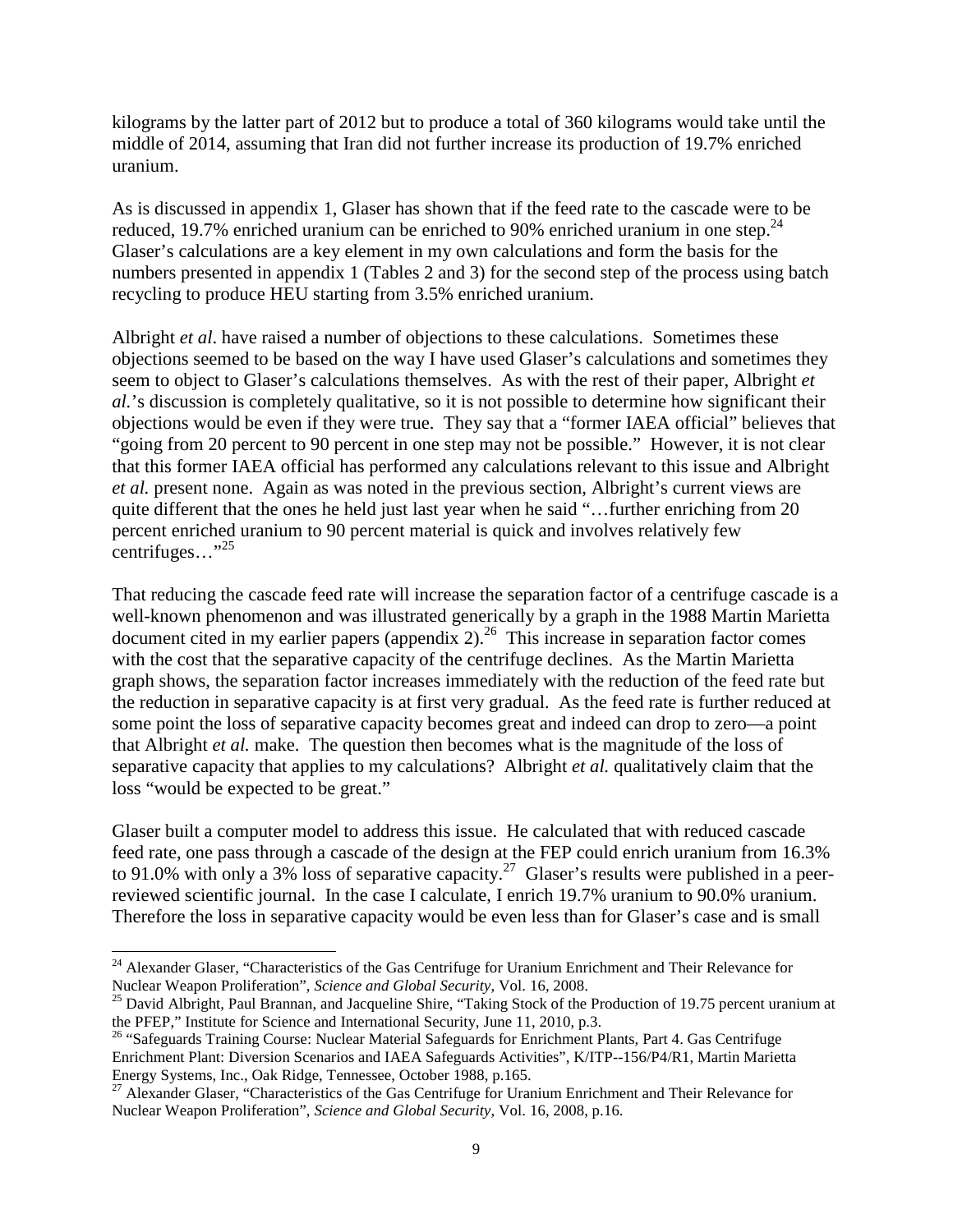enough that I ignore it. If I were to take it into account, it would change my calculated times by about one-third of a day.

Albright *et al.* point out that Glaser's calculations assume that each Iranian centrifuge has a separative capacity of 2.5 SWU per year whereas the more up-to-date estimate that I use is 0.89 SWU per year. Albright *et al.* say that I ignored this fact but as was discussed in the prior section, this fact is irrelevant. The key input to my calculations is not the separative capacity of the individual centrifuges but rather the total separative capacity of the FEP, which is 4,600 SWU per year.

Nor is this issue simply an academic one. Iran has already been using the technique of reducing the feed rate to a cascade to produce 19.7% enriched uranium at the PFEP. On February 9, 2010, Iran began to enrich 3.5% feed in a standard 164 centrifuge cascade composed of IR-1 type centrifuges (this is the exact setup as at the FEP). As I discussed in my August 9, 2011 paper, using 3.5% enriched feed with this cascade in its standard operating mode, would have produced only 15.5% enriched uranium (see appendix 1). Yet on February 11, Iran was producing 19.7% enriched uranium. This result implies that Iran indeed altered the cascade feed rate to achieve the higher level of enrichment. The short time the cascade needed to operate before the production of 19.7% enriched uranium commenced indicates that Iran encountered little difficulty in carrying out this batch recycling step and is consistent with the short equilibrium time associated with the centrifuge enrichment process.

Since Iran began producing 19.7% enriched uranium at the PFEP, its rate of production has been at least 80% of the value that would be predicted by a simple separative work calculation. With its current setup, Iran is using two interconnected 164 centrifuge cascades to produce 19.7% enriched uranium from 3.5% enriched uranium feed with 0.7% uranium (equivalent to natural uranium) tails. Having tails with this U-235 concentration allows this uranium to be fed back into the cascades at the FEP to produce more 3.5% enriched uranium. If one assumes that each centrifuge has a separative capacity of 0.89 SWU per year and the Iranian plant is operating as an ideal cascade then Iran should be able to produce 3.0 kilograms of 19.7% enriched uranium per month at the PFEP.<sup>28</sup>

Albright *et al.* believe that since the PFEP was producing less than 100% of the amount of 19.7% enriched uranium that might be expected by a simple separative work calculation, this shortfall indicates that an even larger deficit might occur when Iran attempted to enrich from 19.7% to 90.0%. They do not mention that data from the latest IAEA safeguards report (September 2, 2011) indicates that Iran is now producing 3.2 kilograms of 19.7% enriched uranium per month i.e. 107% of the amount that a simple separative work calculation would predict. Though Albright *et al.* believe that my calculations overstate Iran's potential production rate and are not worthy of even being considered as a "worst-case," the latest IAEA data supports my calculations and prove Albright *et al.* wrong.

Another point to consider is that, as in all uranium enrichment operations, the lower stages where the enrichment is the lowest require the most time and effort. My own calculations in Table 2 (see appendix 1), demonstrate that the first step of batch recycling, going from 3.5% enriched

 $^{28}$  An ideal cascade is one that is designed to maximize separative capacity.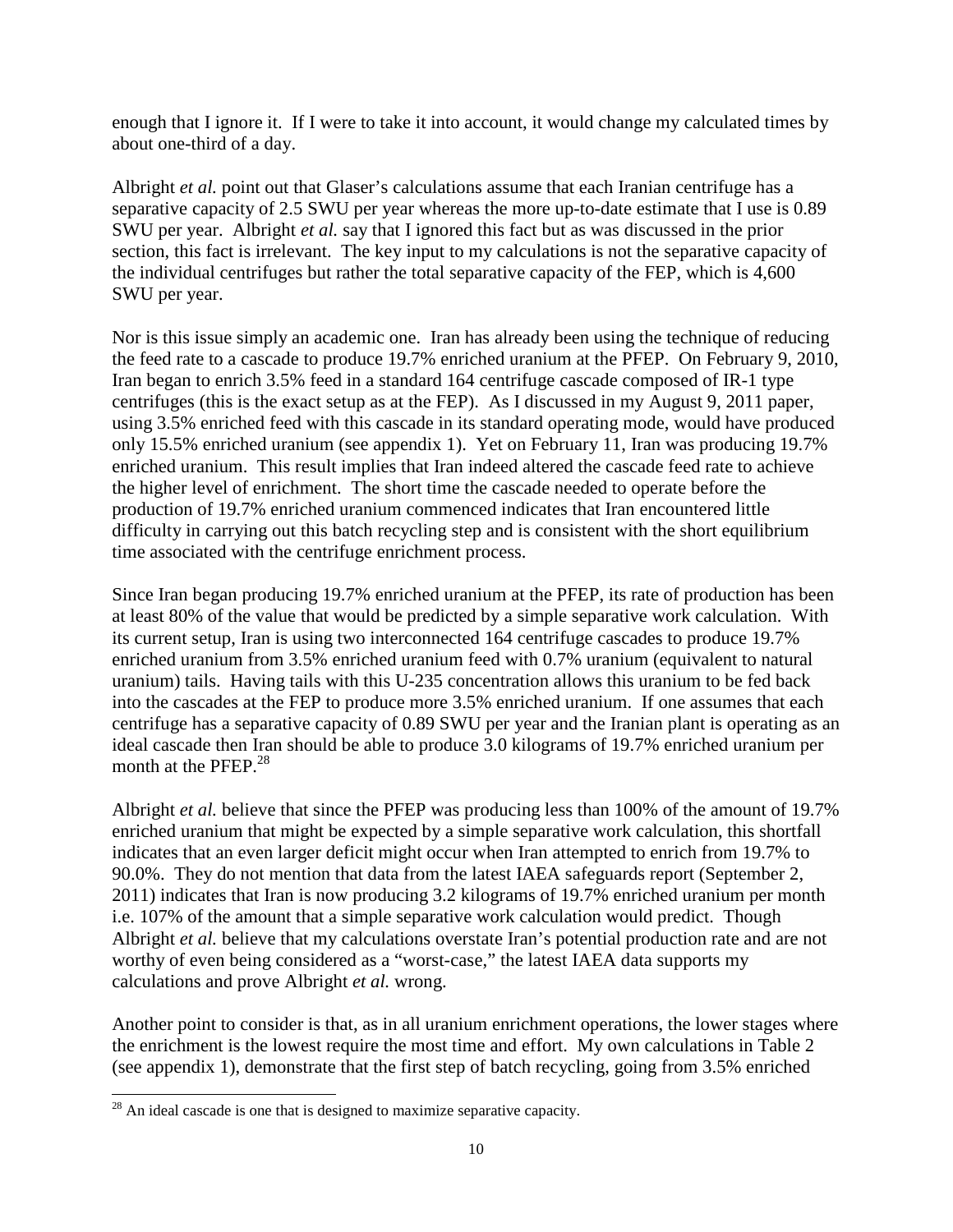uranium to 19.7% enriched uranium, takes 79% of the total time and the second step of batch recycling, going from 19.7% enriched uranium to 90.0% enriched uranium, takes only 21% of the time required. Albright *et al.* concede that my calculations related to the first step accurately represent what Iran has already achieved at the PFEP in producing 19.7% enriched uranium. Consequently, even if my calculations related to time required for the second step are underestimates, my overall estimates would not be greatly changed. For example, even if one doubles the time required for the second step, the overall time would only increase by 12 days, from 62 days to 74 days i.e. two and one half months. In other words, my overall time calculations are not very sensitive to how long it would take Iran to carry out the second step.

Further as will be discussed below in the section on clandestine enrichment plants, the fact that Iran can quickly produce large quantities of 19.7% enriched uranium by batch recycling at the FEP means that Iran would have other options to carry out the last remaining step to produce 90.0% enriched uranium.

#### *Higher Than Expected Feed Requirements at Cascade Startup*

Albright *et al.* say that when both the FEP and the PFEP began their production of highly enriched uranium, each plant required "much more feed" than the standard material balance equation would indicate. In keeping with the qualitative nature of their paper, they neither specify how much extra feed was needed nor do they attempt to calculate the impact of this difference on the amount of time it would take Iran to produce the HEU required for a nuclear weapon. They do, however, provide figures showing the cumulative ratio of feed to product for the startup periods of both the FEP and PFEP given at quarterly intervals corresponding to the IAEA reports.<sup>29</sup>

I have focused my attention on their Figure 2 (appendix 3) which relates to the operation of the PFEP since Iran's production of 19.7% enriched uranium at this facility has involved batch recycling identical to that used in my calculations. Albright *et al.*'s data point on the far right of this figure (labeled Sept-11 i.e. September 2011, even though the IAEA has only provided data through August 20, 2011) shows that the feed to product ratio is about 10. Their data point on the far left for May 2010 shows a value of about 31. This would imply that the increase in feed during the early operation of the PFEP was about a factor of 3.1 (31/10) but Albright *et al.* provide no discussion of how this figure should be interpreted or the numerical significance of the data. Also note that their May 2010 data point is incorrect and should actually be 17, not  $31.<sup>30</sup>$ 

However, it is impossible to tell from their Figure 2 whether the PFEP has required any extra feed or not since it uses a flawed comparison. From its start on February 9, 2010 to July 13,

<sup>-</sup><sup>29</sup> David Albright, Paul Brannan and Christa Walrond, "Critique of Gregory Jones's Breakout Estimates at the Natanz Fuel Enrichment Plant (FEP)," September 20, 2011, Figure 2 and Figure 3, pp.5-6.

<sup>30</sup> *Implementation of the NPT Safeguards Agreement and relevant provisions of Security Council resolutions 1737 (2006), 1747 (2007), 1803 (2008), and 1835 (2008) in the Islamic Republic of Iran*, GOV/2010/28, May 31, 2010, p.3. The IAEA says that between February 9, and May 21, 2010, the uranium hexafluoride feed at the PFEP was 172 kilograms and between February 9 and April 7, 2010, the uranium hexafluoride product was 5.7 kilograms. Extrapolating the product production rate to May 21 gives 10.1 kilograms of uranium hexafluoride product. The feed to product ratio between February 9 and May 21 is  $172/10.1 = 17$ .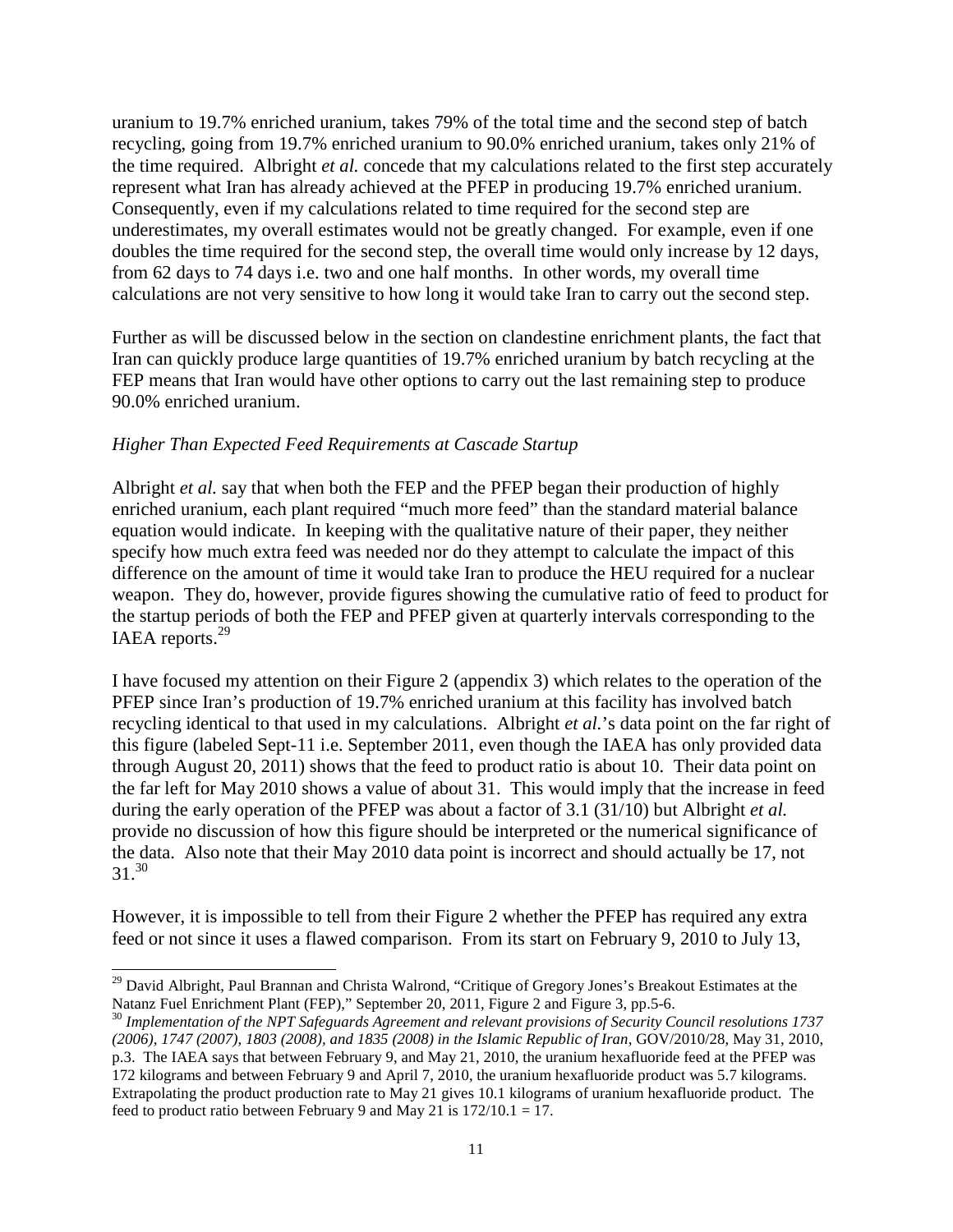2010, the PFEP produced 19.7% enriched uranium from 3.5% enriched uranium feed with tails of 2.0%. Using the standard material balance equation it is easy to calculate that the expected feed to product ratio should be about  $12<sup>31</sup>$  After July 13, 2010 to the present, the PFEP began to use a second cascade to lower the tails, so that it was producing 19.7% enriched uranium from 3.5% feed with 0.7% tails. The expected feed to product ratio during this interval should be about 7. Albright *et al.* cumulate data from both these periods so that the expected feed to product ratio is some weighted average of 12 and 7 that would decrease with time. Even if no extra feed were required, such a graph would show a downward curve to the right. Though the data point on Albright *et al.*'s Figure 2 for "September 2011" is about 10 there is no way to tell if this number is higher than expected without doing detailed calculations to disaggregate the data. In addition, by using the correct data point for May 2010, the downward slope would be far less than shown on Albright *et al.*'s Figure 2.

I examined the original IAEA safeguard reports and found that the feed to product ratio at the PFEP between May 22, 2011 and August 20, 2011 is indeed  $7<sup>32</sup>$  Also the average of the feed to product ratio at the PFEP for the period from September 19, 2010 to August 20, 2011 is also 7, indicating that whatever problems might have affected the PFEP, they all occurred before September 18, 2010.

During the interval between February 9, 2010 and September 18, 2010, the PFEP used 352 kilograms of 3.5% enriched uranium hexafluoride feed to produce 25.1 kilograms of 19.7% enriched uranium hexafluoride product. $33$  Assuming that the production rate was constant during this interval, and taking the expected feed to product ratio as 12 between February 9 and July 13 and 7 between July 14 and September 18, one can calculate the expect feed to be about 263 kilograms of uranium hexafluoride. Since 352 kilograms of uranium hexafluoride was required instead, this is an increase of about 60 kilograms of uranium feed (89 kilograms of uranium hexafluoride) over what one would calculate using the standard mass balance equation.

As can be seen by my Table 3 (appendix 1), Iran needs to use a total of 1,870 kilograms of 3.5% enriched uranium feed in order to be able to produce the 20 kilograms of HEU required for a nuclear weapon by batch recycling. An increased requirement of 60 kilograms is only a 3.2% increase in the total feed required. This calculated result is quite different from Albright *et al.*'s claim that "much more feed" would be required. Since Iran has already produced 3,100 kilograms of 3.5% enriched uranium and is producing 100 kilograms of 3.5% enriched uranium per month, the increase in feed required is insignificant.

Note also that Albright *et al.* say that they do not know what caused this increase in the feed required when the PFEP started operation and admit that in a batch recycling case, the increase

<sup>&</sup>lt;sup>31</sup> The feed to product ratio is calculated by the equation:  $F/P = (N_P - N_W)/(N_F - N_W)$ , where  $N_P$ ,  $N_F$ , and  $N_W$  are the enrichment of the product, feed and tails respectively.

<sup>32</sup> See: "*Implementation of the NPT Safeguards Agreement and relevant provisions of Security Council resolutions in the Islamic Republic of Iran*", GOV/2011/54, September 2, 2011 and *Implementation of the NPT Safeguards Agreement and relevant provisions of Security Council resolutions in the Islamic Republic of Iran*, GOV/2011/29, May 24, 2011.

<sup>33</sup> *Implementation of the NPT Safeguards Agreement and relevant provisions of Security Council resolutions in the Islamic Republic of Iran*, GOV/2010/62, November 23, 2010, p.3.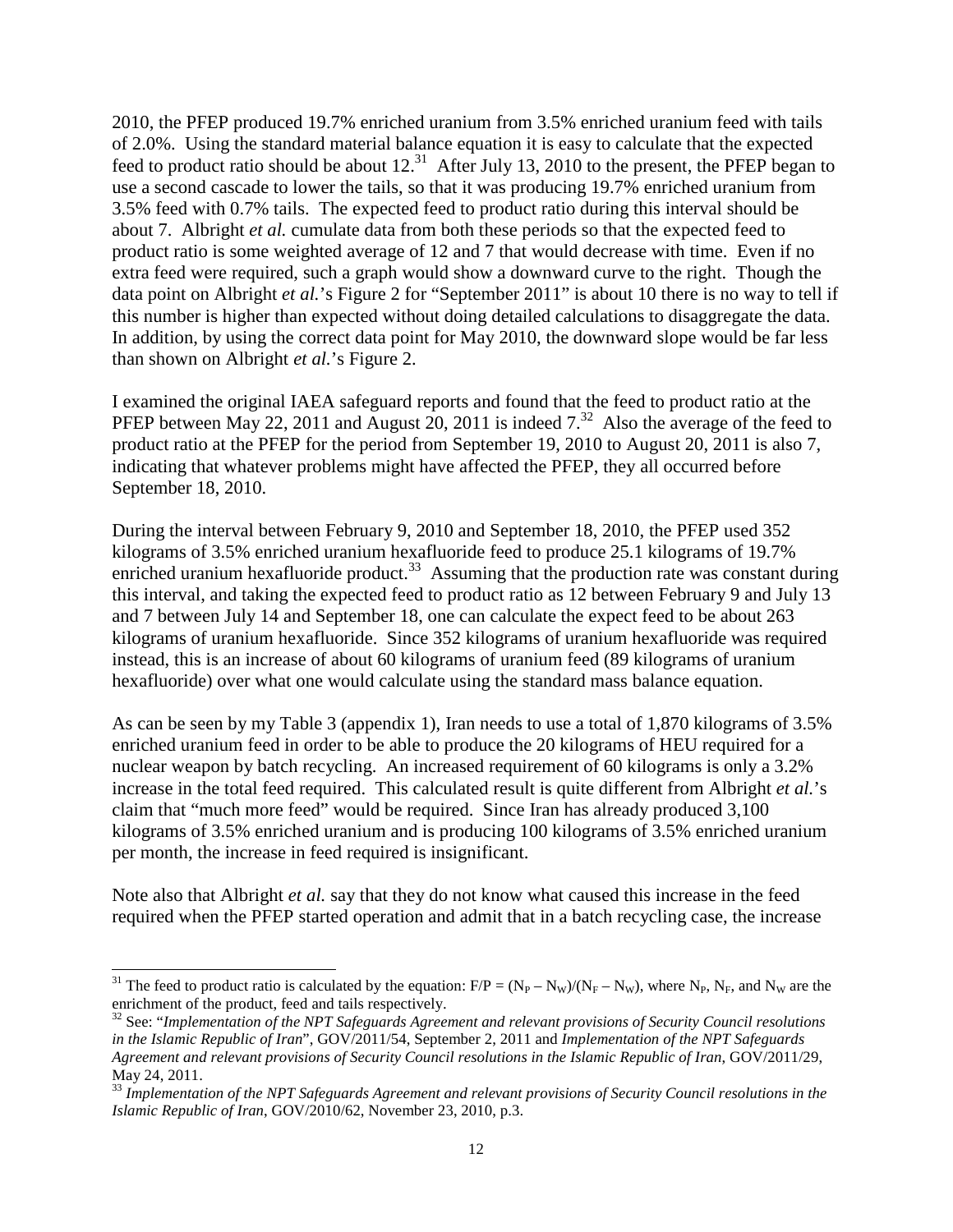in feed requirements might be less than what has occurred in the past or might not even occur at all.

#### *Albright et al.'s Six Month Estimate*

In their critique of my work, Albright *et al.* have said, "…ISIS found on balance no justification to change its earlier breakout estimate of six months at the FEP." They provide no reference or link to this six month estimate. Consequently, I spent many hours reviewing ISIS's previous papers and as best I can tell, ISIS has published no estimate of the time it would take Iran to produce a weapon's worth of HEU that is applicable to Iran's current situation where Iran has a separative capacity of 4,300-4,600 SWU per year at the FEP and has stockpiles of 2,690 kilograms of 3.5% enriched uranium and 47.9 kilograms of 19.7% enriched uranium. I did find two prior estimates of the time it would take Iran to produce the HEU required for a nuclear weapon by Albright that warrant further discussion.

In June 2011, Albright presented an estimate of how long it would take Iran to produce the HEU for a nuclear weapon that applies to some future time when Iran has accumulated enough 19.7% enriched uranium so that it can be directly enriched to  $HEU<sup>34</sup>$ . Albright posits that Iran will also have significant numbers of centrifuges more advanced than the current IR-1 centrifuges that Iran is using at the FEP. These more advanced centrifuges would each have a separative capacity of 2.9 SWU per year rather than the 0.9 SWU per year of the IR-1 centrifuges.

Albright assumes that Iran arranges 584 of these advanced centrifuges in six cascades. Four of the cascades (114 centrifuges each) enrich 20% enriched uranium to 60% and the other two cascades (64 centrifuges each) enrich 60% to 90%. The tails for the 20% to 60% step are 4.5% and for the 60% to 90% step are 20%. This arrangement is meant to replicate the design of a centrifuge enrichment plant reportedly sold by Pakistan to Libya.<sup>35</sup> The Pakistani design is a four step arrangement where the first step enriches from natural uranium to 3.5% enriched uranium and the second step takes the 3.5% enriched uranium and further enriches it to 20%. Iran is already carrying out these first two steps. The third and fourth steps are as indicated by Albright.

Albright says that this arrangement would allow the production of 31 kilograms of HEU in just six months, requiring 192 kilograms of 20% enriched uranium feed. He also says that if Iran were to have 1,200 such centrifuges then Iran could produce this much HEU in just three months and if it had 2,400 such centrifuges then the HEU could be produced in just one and one half months. Albright makes no estimate as to when Iran might be able to deploy such numbers of advanced centrifuges.

<sup>1</sup> <sup>34</sup> David Albright, Paul Brannan, and Andrea Stricker, *Iran in Brief*, "Moving 20 Percent Enrichment to Fordow: Slow Motion Breakout Continues?", Institute for Science and International Security, June 8, 2011.

<sup>&</sup>lt;sup>35</sup> Alexander Glaser, "Characteristics of the Gas Centrifuge for Uranium Enrichment and Their Relevance for Nuclear Weapon Proliferation", *Science and Global Security*, Vol. 16, 2008, pp.17-19. Note, however, that Glaser has calculated that the tails for these two steps should be 0.72% and not the values used by Albright.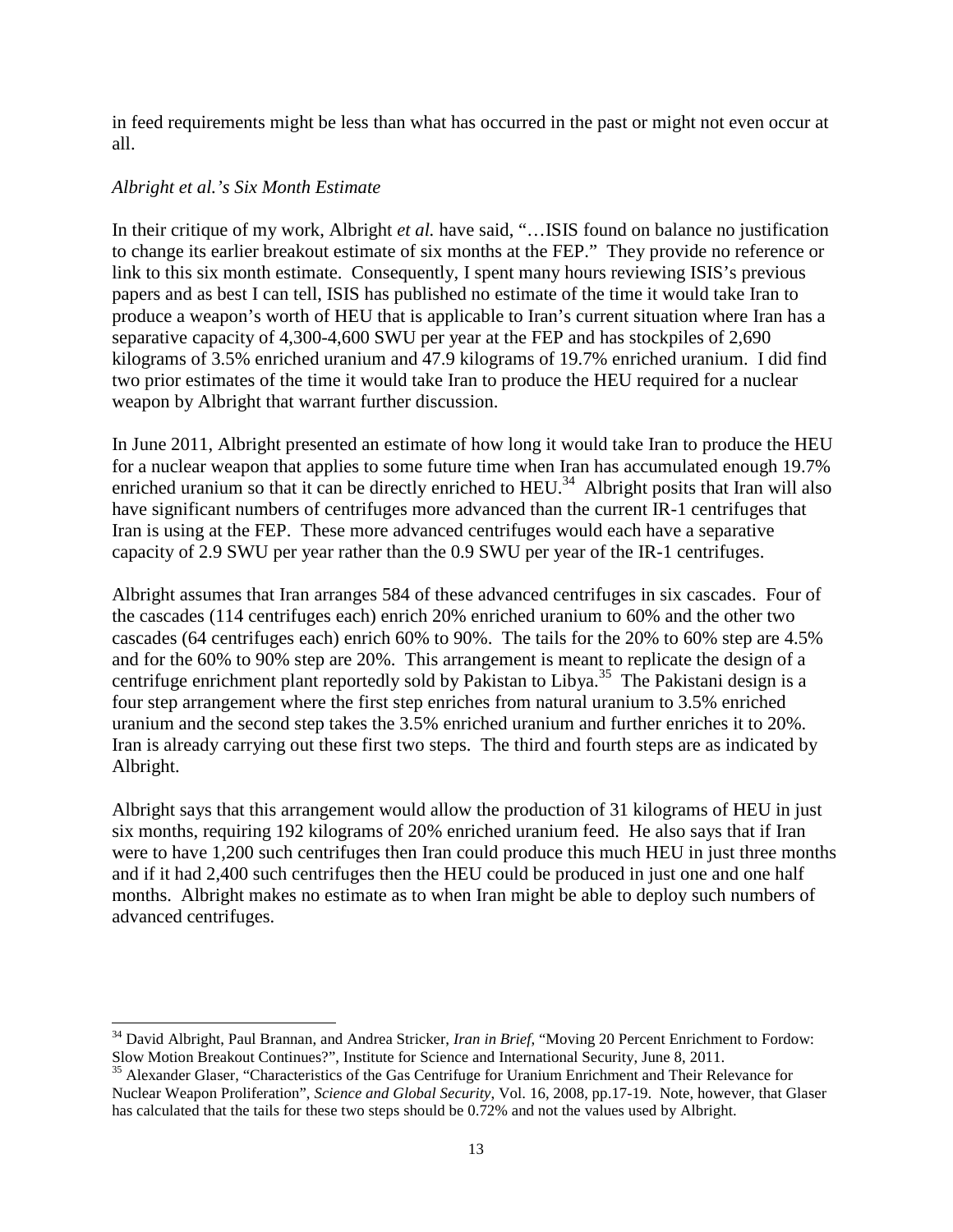In prior work Albright has assumed that between 16.5 and 30 kilograms of HEU is needed to produce a nuclear weapon.<sup>36</sup> In his June 2011 publication Albright does not say how much HEU he now assumes is needed for a nuclear weapon but if he had used the 16.5-30 kilogram range, then for his 584 advanced centrifuge case, Iran could produce a weapon's worth of HEU in just 3-6 months. Increasing the number of advanced centrifuges used by Iran would decrease these times proportionally.

However, key to Albright's time estimates is his assumption that these two enrichment steps are highly inefficient with the cascades enriching to 60% achieving only 35% of their design separative capacity and the cascades enriching to 90% achieving only 40% of their design separative capacity. Albright offers no explanation for this high level of inefficiency. In contrast, Glaser who has performed calculations on this same cascade design, found that to replicate the performance of what has been reported for the Pakistani design, the efficiency needed to be 100%.<sup>37</sup> On September 19, 2011, I sent Albright an email asking him how he calculated his efficiency numbers but my inquiry has gone unanswered.

At any rate, Iran could avoid whatever inefficiency might exist in the Pakistani cascade design by simply constructing all 584 centrifuges in one or more ideal cascades designed to produce 90% enriched uranium from 19.7% enriched uranium feed and having tails of 0.711%. Indeed in 2009, Albright was critical of an analysis by Kemp and Glaser for not considering "…a configuration that would produce weapon-grade uranium efficiently.<sup>38</sup> The 584 efficiently arranged centrifuges could produce 16.5-30 kilograms of HEU in just two to three months, requiring 77-141 kilograms of 19.7% enriched feed.<sup>39</sup> With 1,200 advanced centrifuges, these times would drop to between one month and one and one half months. With 2,400 advanced centrifuges the time required would be between two and three weeks. These results clearly show that when Iran can deploy large numbers of advance centrifuges, Iran will be able to produce HEU very quickly from 19.7% enriched uranium feed.

Albright's other estimate of interest is included in a March 2010 paper. $40$  In this paper he said: "In a breakout scenario using low enriched uranium, Natanz [FEP] could currently produce enough weapon-grade uranium for a weapon in six months or less."<sup>41</sup> From the IAEA

<sup>36</sup> David Albright, Christina Walrond, "Iran's Gas Centrifuge Program: Taking Stock," Institute for Science and International Security, February 11, 2010, p.16. The amount of HEU needed for a nuclear weapon is taken as being between 15 and 25 kilograms with the rest "representing losses in manufacturing the weapon." These manufacturing losses range between 10% and 20%. As I have written elsewhere, such large manufacturing losses well exceed those experienced by the U.S. during the manufacture of the Hiroshima nuclear weapon. See: Gregory S. Jones, "Critique of IISS Estimates of the Time Required for Iran to Produce the HEU Metal Core Required for a Nuclear Weapon, Addendum: Time Required to Produce the Non-Nuclear Components Needed For a Nuclear Weapon," March 3, 2011, Revised April 6, 2011, p.5.

http://www.npolicy.org/article\_file/Critique\_of\_IISS\_Estimates\_with\_Addendum.pdf

<sup>&</sup>lt;sup>37</sup> Alexander Glaser, "Characteristics of the Gas Centrifuge for Uranium Enrichment and Their Relevance for Nuclear Weapon Proliferation", *Science and Global Security*, Vol. 16, 2008, pp.17-19.

<sup>&</sup>lt;sup>38</sup> David Albright, Paul Brannan and Jacqueline Shire, "Nuclear Weapon Breakout Scenarios: Correcting the Record," Institute for Science and International Security, March 18, 2009, p.1.

 $39$  The time required to be reduced to one to two months if the tails were increased to 3.5% though this would increase the required 19.7% feed to 88-160 kilograms.

<sup>40</sup> David Albright and Christina Walrond, "Supplement to *Iran's Gas Centrifuge Program: Taking Stock*," Institute for Science and International Security, March 3, 2010.

<sup>41</sup> *Ibid.*, p.1.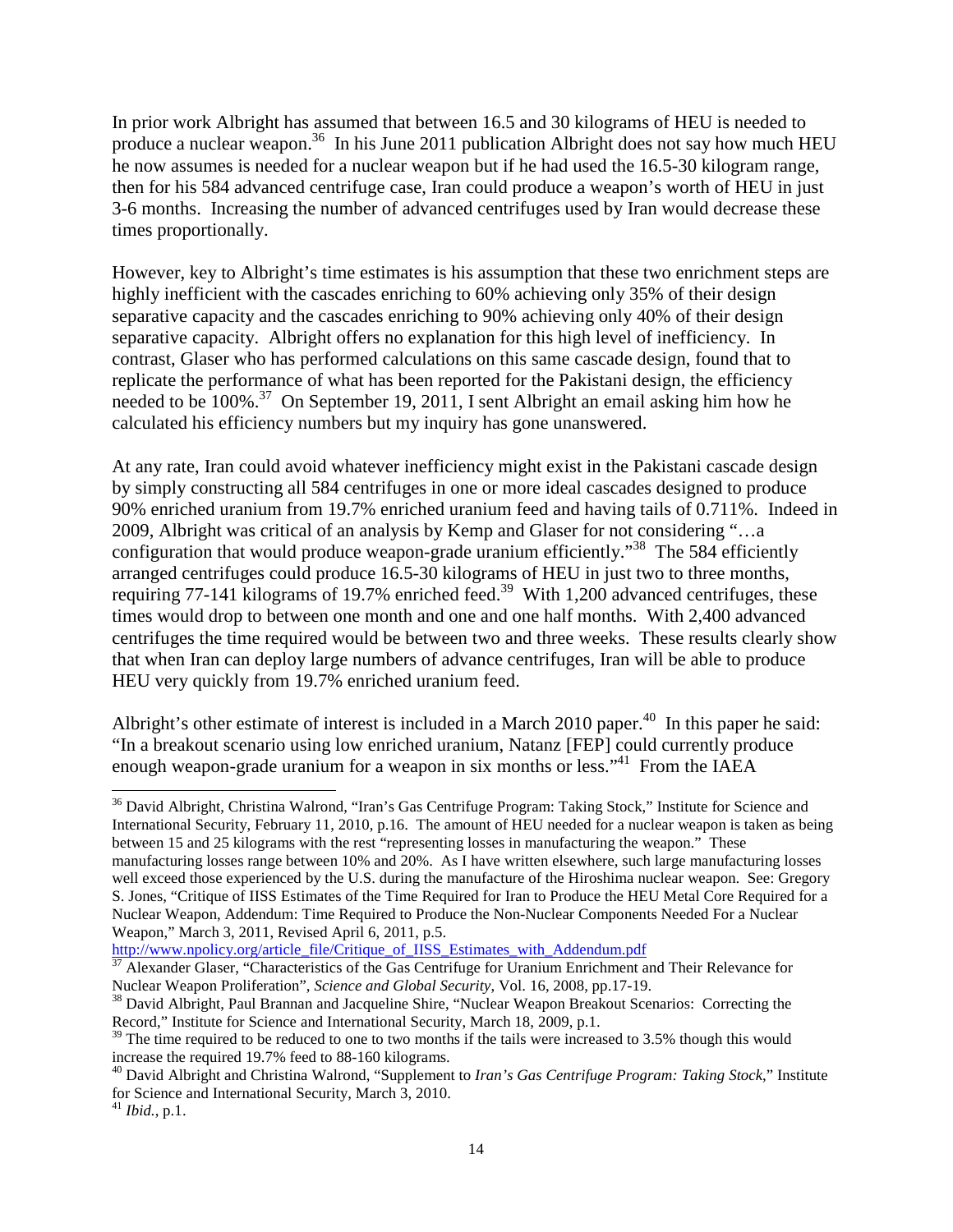safeguards update that was issued on February 18, 2010, Albright estimated that the separative capacity of the FEP was 3,400 SWU per year. He hypothesizes what he calls "a worst case scenario" where Iran could, in a very short time, modify the cascades at the FEP to perform as an ideal cascade. His analysis seems to assume that this conversion could take place virtually instantly though he is not wholly clear about this is a very important assumption. Albright apparently used separative work calculations even though Albright *et al.* now say "separative work calculations are not accurate estimates of the actual situation at the FEP."

Albright says that with natural uranium feed, 3,400 SWU per year could produce 22 kilograms of HEU per year with a  $0.5\%$  tails.<sup>42</sup> Such a result is consistent with a separative work calculation and the FEP being configured as an ideal cascade. He also says that using 3.5% enriched uranium feed, 3,400 SWU per year could produce 105 to 130 kilograms of HEU per year with a tails of 1.0% and 1.7% respectively. Given his assessment that one nuclear weapon's worth of HEU ranges from 16.5 to 30 kilograms, this estimate would imply that Iran could produce enough HEU for a nuclear weapon in 1.5 to 3.5 months (Albright says "several months"). In fact, Albright's calculations are incorrect. Even if configured as an ideal cascade, I calculate that the 3,400 SWU per year would only produce 71 to 88 kilograms per year with a tails of 1.0% and 1.7% respectively. This corrected calculation would imply that Iran could produce enough HEU for a nuclear weapon in about 2 to 5 months.

Similarly Albright estimates that at a future time when Iran has enough 19.75% feed, the 3,400 SWU per year when configured as an ideal cascade could produce 350 to 680 kilograms of HEU per year given a tails of 1% and 10% respectively. These calculations would imply that Iran could produce enough HEU for a nuclear weapon in one week to one month (Albright says "a month or less"). As in the case with 3.5% enriched uranium feed, Albright's calculations are incorrect. I have calculated that in these cases, Iran could produce 233 to 456 kilograms of HEU respectively which would imply that Iran could produce enough HEU for a nuclear weapon in two to seven weeks.

Albright recognized that it would be some time before Iran would have enough 19.75% enriched uranium to produce HEU in one step since Iran had only just begun to produce 19.75% enriched uranium as of March 2010. Clearly, his estimate starting from 3.5% enriched uranium was the one that was applicable to the situation in March 2010 and his statement that Iran could produce enough HEU for a nuclear weapon in "six months or less" is consistent with the two to five months that his worst-case calculations imply. Note that at this time, my own "best-estimate" calculation of how long it would take Iran to produce a weapon's worth of HEU, if it decided to do so, was about 8.5 months. $43$ 

My June 2011 estimate of two months is fairly comparable to Albright's March 2010 worst-case estimate of two to five months and certainly comparable to his incorrectly calculated 1.5 to 3.5

<sup>-</sup><sup>42</sup> *Ibid.*, p.4.

<sup>&</sup>lt;sup>43</sup> Gregory S. Jones, "Iran's Increasing Progress towards a Nuclear Weapons Capability: Centrifuge Enrichment and the IAEA February 18, 2010 Update," February 23, 2010 http://128.177.28.81/files/20100223-

Jones Iran Enrichment Update.pdf I estimated that it would take Iran another 5 months before its stockpile of 3.5% enriched uranium would be large enough (about 1,900 kilograms) to permit batch recycling and that the batch recycling itself to produce a weapon's worth of HEU would take about 3.5 months.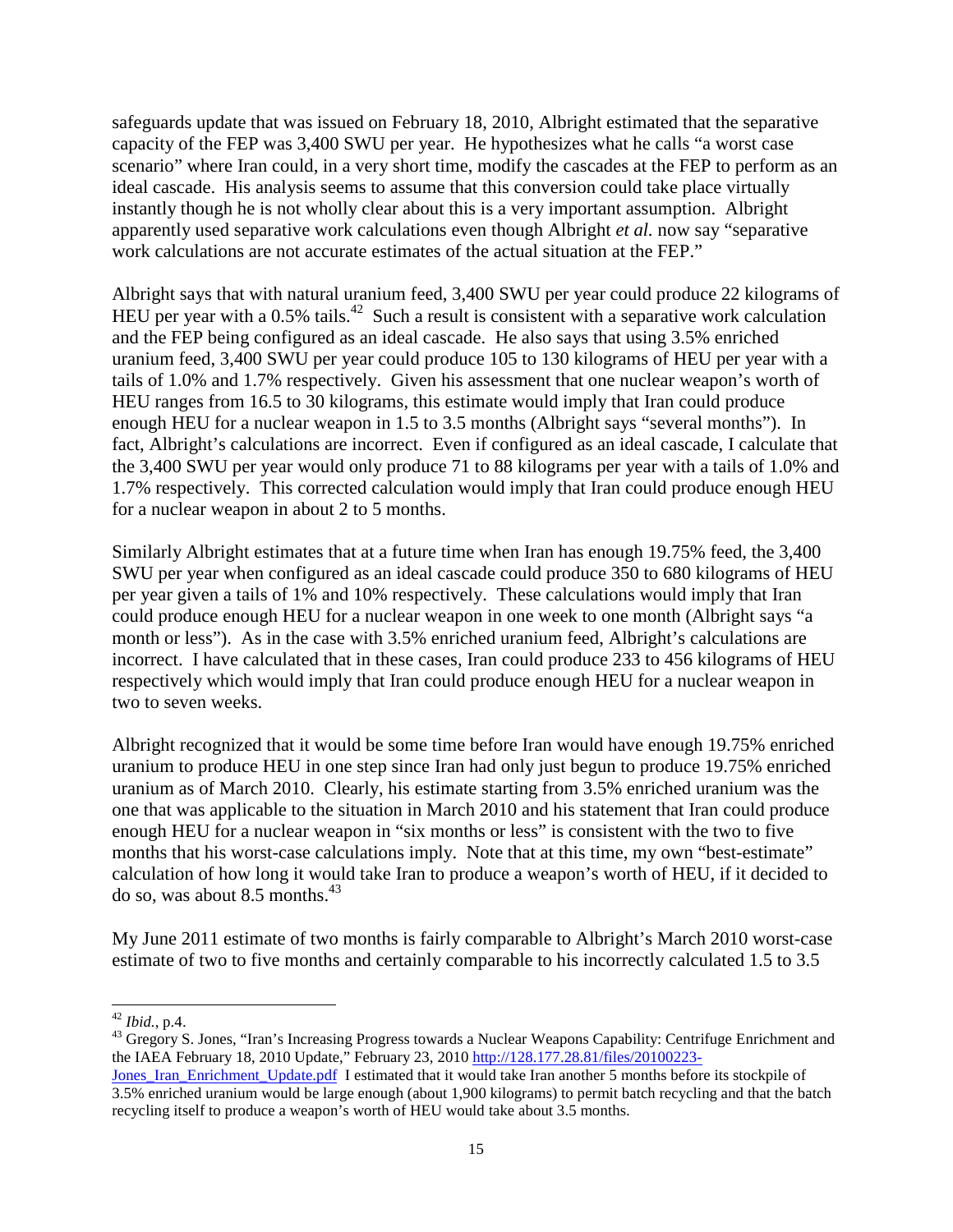month estimate.<sup>44</sup> By May 2011, Iran had a stockpile of 19.7% enriched uranium of 38.3 kilograms, increased its stockpile of 3.5% enriched uranium from about 1,400 kilograms to about 2,460 kilograms and had increased the separative capacity of the FEP from 3,400 SWU per year to 4,600 SWU per year. These factors resulted in my estimate falling from 8.5 months to the current two months.

One would think that these factors would have caused a similar decline in Albright's March 2010 "worst-case" estimates. Instead, Albright *et al.* inexplicably states that my June 2011 estimate of two months is "unreliable…even as a worst case" when my estimate is comparable to estimates Albright made in March 2010. It is not clear how Albright *et al.*'s current estimate is related to these past estimates particularly since they say that for their current six month estimate they use "…a 'fixed plant' production model, which means that the existing cascades are not reconfigured…" Is their current six-month estimate also a "worst-case?" Since Albright *et al.* provide no reference or link to what they say is their "earlier breakout estimate of six months at the FEP," there is no way to clarify their statements until they are more explicit.

## *The Growing Threat of Clandestine Centrifuge Enrichment Plants*

Batch recycling is not the only method for Iran to quickly produce the HEU for a nuclear weapon. Iran's growing stockpile of 19.7% enriched uranium is making clandestine centrifuge enrichment plants containing 1,400-2,100 IR-1 type centrifuges an increasingly attractive option for Iran. As I said in my August 9, 2011 paper<sup>45</sup>:

Since Iran can produce its own centrifuges and also can transfer centrifuges from safeguarded facilities to unknown locations (IAEA safeguards do not apply to the centrifuges once they leave a safeguarded facility), Iran has the option to produce HEU at a clandestine enrichment plant. Since Iran continues to refuse to implement the Additional Protocol to its safeguards agreement, the IAEA would find it very difficult to locate a clandestine enrichment plant—a fact that the IAEA has continued to confirm.<sup>46</sup> While this has been a theoretical possibility since 2007, its salience increased with the discovery in September 2009 that Iran was actually building such a clandestine enrichment plant (the FFEP near Qom).

Iran had originally suggested to the IAEA that the FFEP might eventually contain somewhere between 2,600 and 3,000 IR-1 type centrifuges.<sup>47</sup> Iran has changed its plans several times and

http://npolicy.org/article.php?aid=1092&rt=&key=Greg%20Jones&sec=article

<sup>-</sup><sup>44</sup> Note, however, that my calculations are intended to be "best-estimate" rather than "worst case."

<sup>&</sup>lt;sup>45</sup> Gregory S. Jones, "An In-Depth Examination of Iran's Centrifuge Enrichment Program and Its Efforts to Acquire Nuclear Weapons", August 9, 2011, p.12

<sup>&</sup>lt;sup>46</sup> "While the Agency continues to verify the non-diversion of declared nuclear material at the nuclear facilities and LOFs declared by Iran under its Safeguards Agreement, as Iran is not providing the necessary cooperation, including by not implementing its Additional Protocol, the Agency is unable to provide credible assurance about the absence of undeclared nuclear material and activities in Iran, and therefore to conclude that all nuclear material in Iran is in peaceful activities." *Implementation of the NPT Safeguards Agreement and relevant provisions of Security Council resolutions in the Islamic Republic of Iran*, GOV/2011/29, May 24, 2011, p.9.

<sup>47</sup> "*Implementation of the NPT Safeguards Agreement and relevant provisions of Security Council resolutions 1737 (2006), 1747 (2007), 1803 (2008) and 1835 (2008) in the Islamic Republic of Iran*," GOV/2009/74, November 16, 2009, p.3.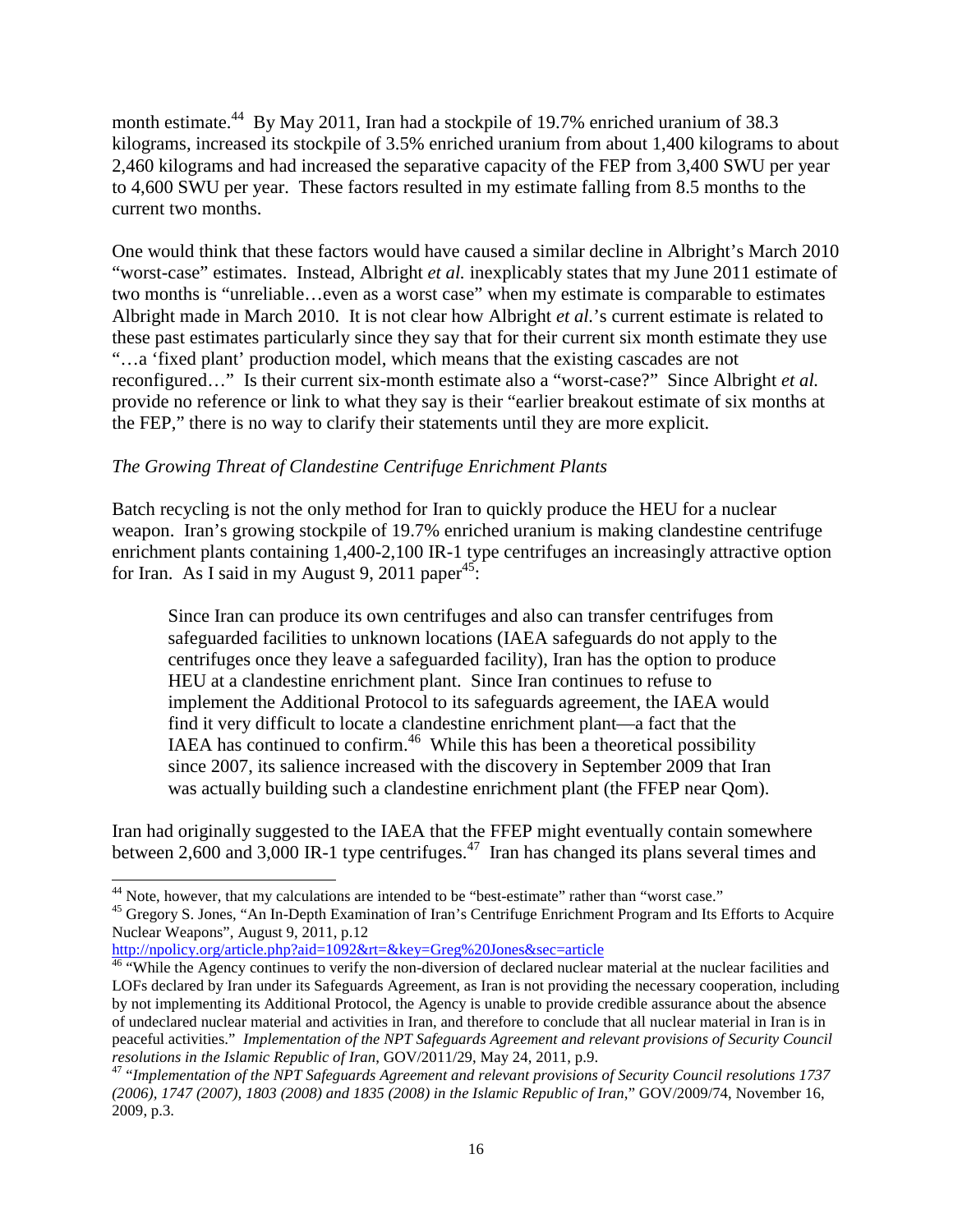now says that it plans to install four cascades of IR-1 centrifuges (two sets of two interconnected cascades) containing a total of about 700 centrifuges in order to triple its production of 19.7% enriched uranium. Though the FFEP is no longer clandestine, Iran has announced that it plans to build ten new enrichment facilities and has made statements that imply that one such plant may already be under construction.<sup>48</sup> Iran has not revealed the locations for any of these ten plants and the IAEA's efforts to obtain more information from Iran have been unsuccessful.

In my past work I have focused on Iran using either natural uranium or 3.5% enriched uranium as feed to a clandestine enrichment plant but Iran's growing stockpile of 19.7% enriched uranium now provides Iran with additional options to quickly produce the HEU required for a nuclear weapon. If configured as one or more efficient cascades, a clandestine Iranian enrichment plant with only about 1,400 IR-1 type centrifuges could produce a weapon's worth of HEU in only two months. In this case, the tails would be 3.5% enriched uranium and the total amount of 19.7% required would be 107 kilograms. The tails could then be fed back into the PFEP in order to produce more 19.7% enriched uranium. The 107 kilograms of 19.7% enriched uranium required as feed is significantly less than the 158 kilograms that would be required if the HEU were to be produced by batch recycling. Given that Iran already had 47.9 kilograms in August 2011 and may well triple its production rate of 19.7% enriched uranium by the end of the year, Iran could have 107 kilograms of 19.7% enriched uranium by the first part of 2012. If the tails were reduced to 0.711% then the amount of 19.7% enriched uranium required as feed would be only 94 kilograms though the number of required centrifuges would increase to about 2,100. These results are shown in Table  $4.49$  Of course, doubling the number of centrifuges in these cases would reduce the time required to just one month.

#### **Table 4**

#### **Enriched Uranium Feed (19.7%) and The Number of Centrifuges (IR-1 type, 0.89 SWU per year) Required by a Clandestine Enrichment Plant to Produce 20 Kilograms of HEU in Two Months**

|       | Number of Centrifuges   Kilograms of 19.7% Feed   Tails Assay |         |
|-------|---------------------------------------------------------------|---------|
| 1,430 | 107                                                           | 3.5%    |
| 2,130 | 94                                                            | 0.711\% |

Nor would Iran have to wait until 2012 to start this operation if it had such a clandestine enrichment plant. Iran already has a sufficient stockpile of 19.7% enriched uranium to run the clandestine enrichment plants in Table 4 for about one month. In the meantime batch recycling at the FEP could be used to convert Iran's current stockpile of 3.5% enriched uranium into 19.7% enriched uranium to provide additional 19.7% feed. The batch recycling produces the 19.7% enriched uranium at a pace that is more than enough to meet the feed requirements of

<sup>48</sup> "*Implementation of the NPT Safeguards Agreement and relevant provisions of Security Council resolutions in the Islamic Republic of Iran*", GOV/2011/54, September 2, 2011, p.5.

 $49$  Tables 1, 2 and 3 are in appendix 1.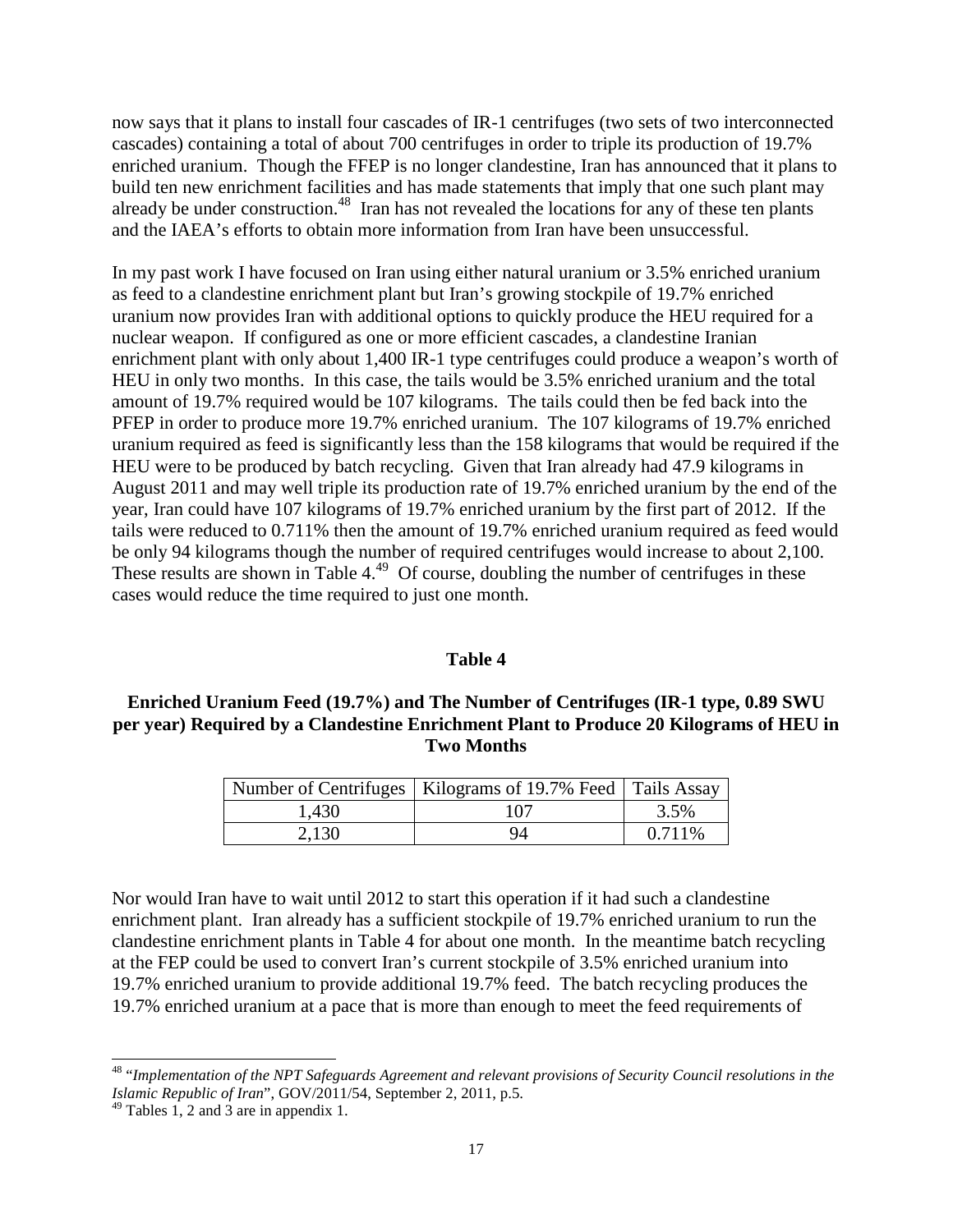these clandestine enrichment plants and Iran's entire stockpile of 3.5% enriched uranium could be converted into 19.7% feed.

In August 2011 Iran had a stockpile of 2,690 kilograms of 3.5% enriched uranium and was producing this enriched uranium at a rate of about 100 kilograms per month. By mid-October this would give Iran a stockpile of about 2,900 kilograms of 3.5% enriched uranium, which could produce about 246 kilograms of 19.7% enriched uranium if batch recycled at the FEP. In August 2011 Iran had a stockpile of 47.9 kilograms of 19.7% enriched uranium and was producing this enriched uranium at a rate of 3.2 kilograms per month which by mid-October would give Iran a total of about 54 kilograms of 19.7% enriched uranium. Adding these two quantities would give Iran a total of about 300 kilograms of 19.7% enriched uranium.

With 3.5% tails, this amount of 19.7% enriched uranium could be converted into 56 kilograms of HEU and with 0.711% tails it could be converted into 64 kilograms of HEU. This would be enough HEU for about three nuclear weapons. Since the clandestine enrichment plants in Table 4 are sized to produce 10 kilograms of HEU per month, this entire process would take about six months with enough HEU for a nuclear weapon being produced every two months. These results are shown in Table 5.<sup>50</sup> At Iran's current productions rates of 3.5% and 19.7% enriched uranium, these totals will increase by about 2 kilograms every month.

## **Table 5**

#### **Amount of HEU That Iran Could Produce at a Clandestine Centrifuge Enrichment Plant If Iran Concurrently Converted Its Stockpile of 3.5% Enriched Uranium To 19.7% Enriched Uranium by Batch Recycling at the FEP**

| Number of Centrifuges*<br>Required by a Clandestine<br><b>Enrichment Plant Sized to</b><br>Produce 10 Kg HEU per | Tails Assay at the Clandestine<br><b>Enrichment Plant</b> | Total HEU Production***<br>(Kilograms) |
|------------------------------------------------------------------------------------------------------------------|-----------------------------------------------------------|----------------------------------------|
| Month $**$                                                                                                       |                                                           |                                        |
| 1,430                                                                                                            | 3.5%                                                      | 56                                     |
| 2,130                                                                                                            | 0.711%                                                    | 64                                     |

\*IR-1 type, 0.89 SWU per year

\*\*Using 19.7% enriched uranium feed

\*\*\*Using a total of 300 kilograms of 19.7% enriched uranium feed. In mid-October 2011, Iran is estimated to have stockpiles of 54 kilograms of 19.7% enriched uranium and 2,900 kilograms of 3.5% enriched uranium. If the 3.5% enriched uranium were to be batch recycled at the FEP this would produce 246 kilograms of 19.7% enriched uranium.

These results demonstrate that while the production of HEU by batch recycling at the FEP remains a serious concern, Iran's sizable stockpile of 19.7% enriched uranium gives Iran the

<sup>-</sup><sup>50</sup> Tables 1, 2 and 3 are in appendix 1.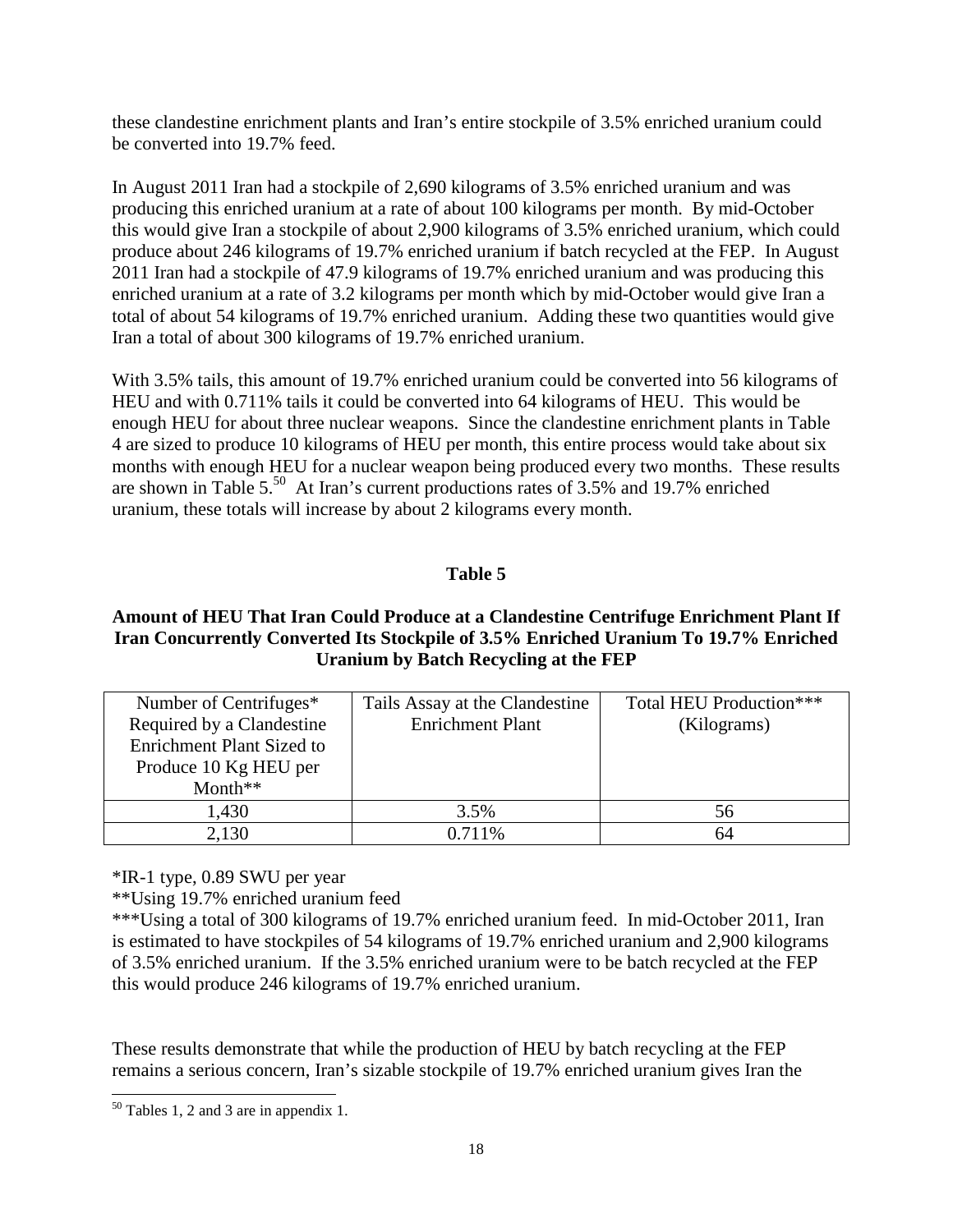capability to quickly produce HEU by the use of a clandestine centrifuge enrichment plant. If such a plant were equipped with about 1,400-2,100 centrifuges of the type Iran currently has in use, Iran could use its current stockpiles of enriched uranium more efficiently than with just batch recycling alone. If Iran were to convert its entire stockpile of 3.5% enriched uranium into 19.7% enriched uranium by batch recycling at the FEP and concurrently convert the 19.7% enriched uranium into HEU at a clandestine enrichment plant, Iran already has enough 3.5% enriched uranium to produce enough HEU for three nuclear weapons. I have sized the clandestine enrichment plant so that Iran could produce one nuclear weapon every two months but if the clandestine enrichment plant were to use more centrifuges, this time could be reduced.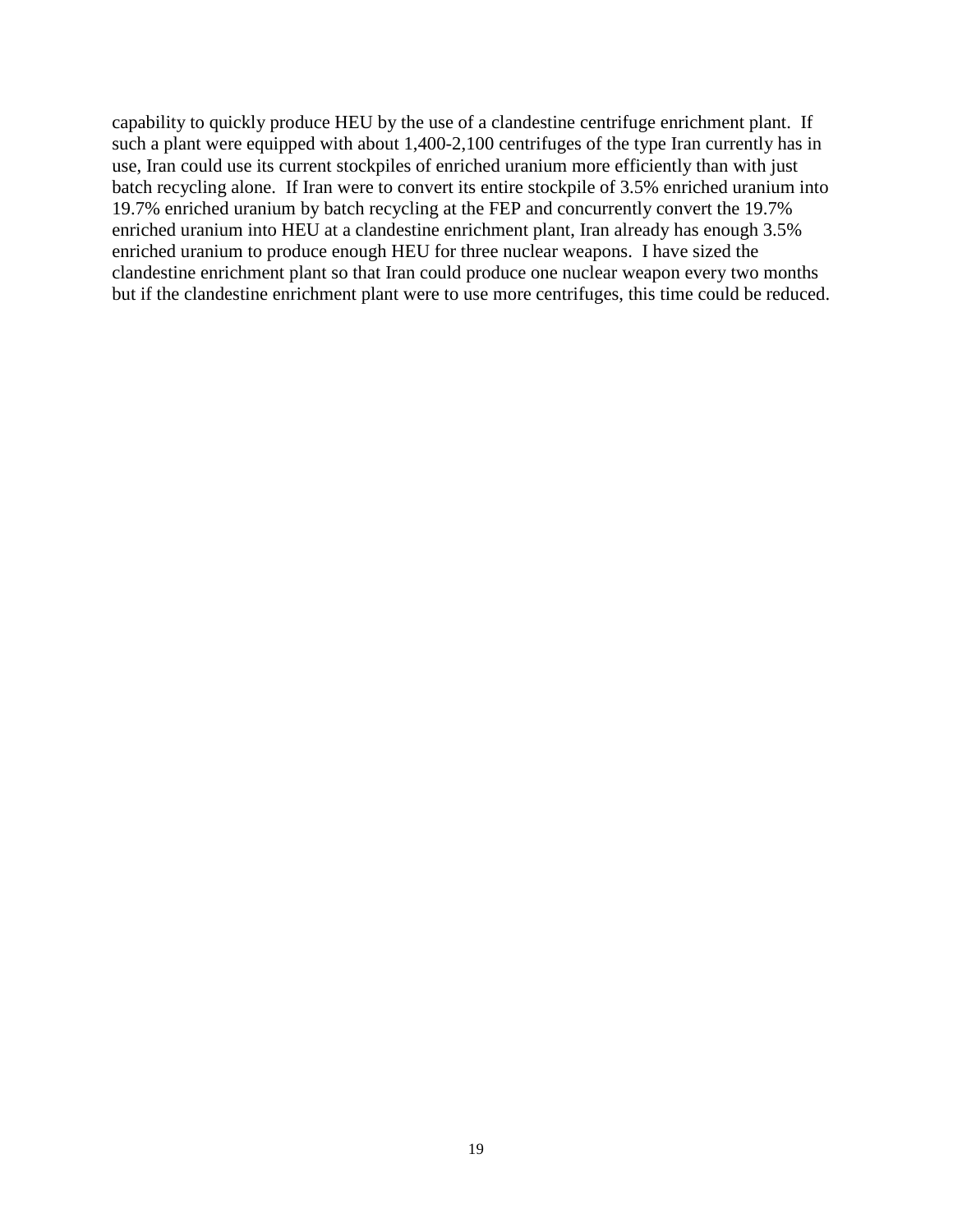#### **Appendix 1**

#### **Excerpt From "An In-Depth Examination of Iran's Centrifuge Enrichment Program and Its Efforts to Acquire Nuclear Weapons," August 9, 2011 Batch Recycling Calculations Related to How Quickly Iran Could Produce HEU for Nuclear Weapons**

#### **Information Provided by the IAEA**

-

In the past, when analysts have evaluated various countries' nuclear programs and addressed the issue of how they might be used to provide fissile material for nuclear weapons, often little specific technical information was available. As a result, calculations would have to be parametric in nature, with reasonable assumptions used to provide a range of possible fissile material production rates. The situation for Iran is quite different. Since Iran is subject to IAEA safeguards and since the IAEA publishes the results of its inspections, much more technical information about Iran's centrifuge enrichment program is available so that far more detailed calculations of fissile material production rates are possible.<sup>51</sup>

Iran has three known centrifuge enrichment facilities. Iran's main facility is the Fuel Enrichment Plant (FEP) at Natanz. The basic unit of Iran's centrifuge enrichment effort is a cascade which consists of 164 centrifuges, though Iran has begun to modify some cascades by increasing the number of centrifuges to 174. All centrifuges installed up to now have been of the IR-1 type. Each cascade is designed to enrich natural uranium to 3.5% enriched uranium. As of May 14, 2011, Iran had installed 53 cascades containing approximately 8,000 centrifuges at the FEP. Of these 53 cascades, only 35 (containing 5,860 centrifuges) were being fed with uranium hexafluoride and therefore producing 3.5% enriched uranium.<sup>52</sup>

Also at Natanz, Iran has the Pilot Fuel Enrichment Plant (PFEP) which is used to test a number of more advanced centrifuge designs. These are usually configured as single centrifuges or small ten or twenty centrifuge test cascades. However, Iran has indicated that it plans to install two full cascades containing more advanced centrifuges (one cascade using IR-4 centrifuges and one cascade using IR-2m centrifuges) which could significantly increase the rate of Iran's production of 3.5% enriched uranium. In addition, there are two full cascades each with 164 IR-1 type centrifuges at the PFEP. These two cascades are interconnected and are being used to process 3.5% enriched uranium into 19.7% enriched uranium.

Finally Iran is constructing an enrichment facility near Qom. Known as the Fordow Fuel Enrichment Plant (FFEP), this plant's construction was started clandestinely in violation of its IAEA safeguards. Its existence was only revealed by Iran in September 2009 after Iran believed that the plant had been discovered by the West. No centrifuges have yet been installed at FFEP.

<sup>51</sup> The most recent such report is: *Implementation of the NPT Safeguards Agreement and relevant provisions of Security Council resolutions in the Islamic Republic of Iran*, GOV/2011/29, May 24, 2011.

<sup>&</sup>lt;sup>52</sup> The IAEA's description of the number of centrifuges being fed with uranium hexafluoride is rather ambiguous: "The 35 cascades being fed with  $UF_6$  on that date contained a total of 5860 centrifuges, some of which were possibly not being fed with UF<sub>6</sub>." *Implementation of the NPT Safeguards Agreement and relevant provisions of Security Council resolutions in the Islamic Republic of Iran*, GOV/2011/29, May 24, 2011, p.2.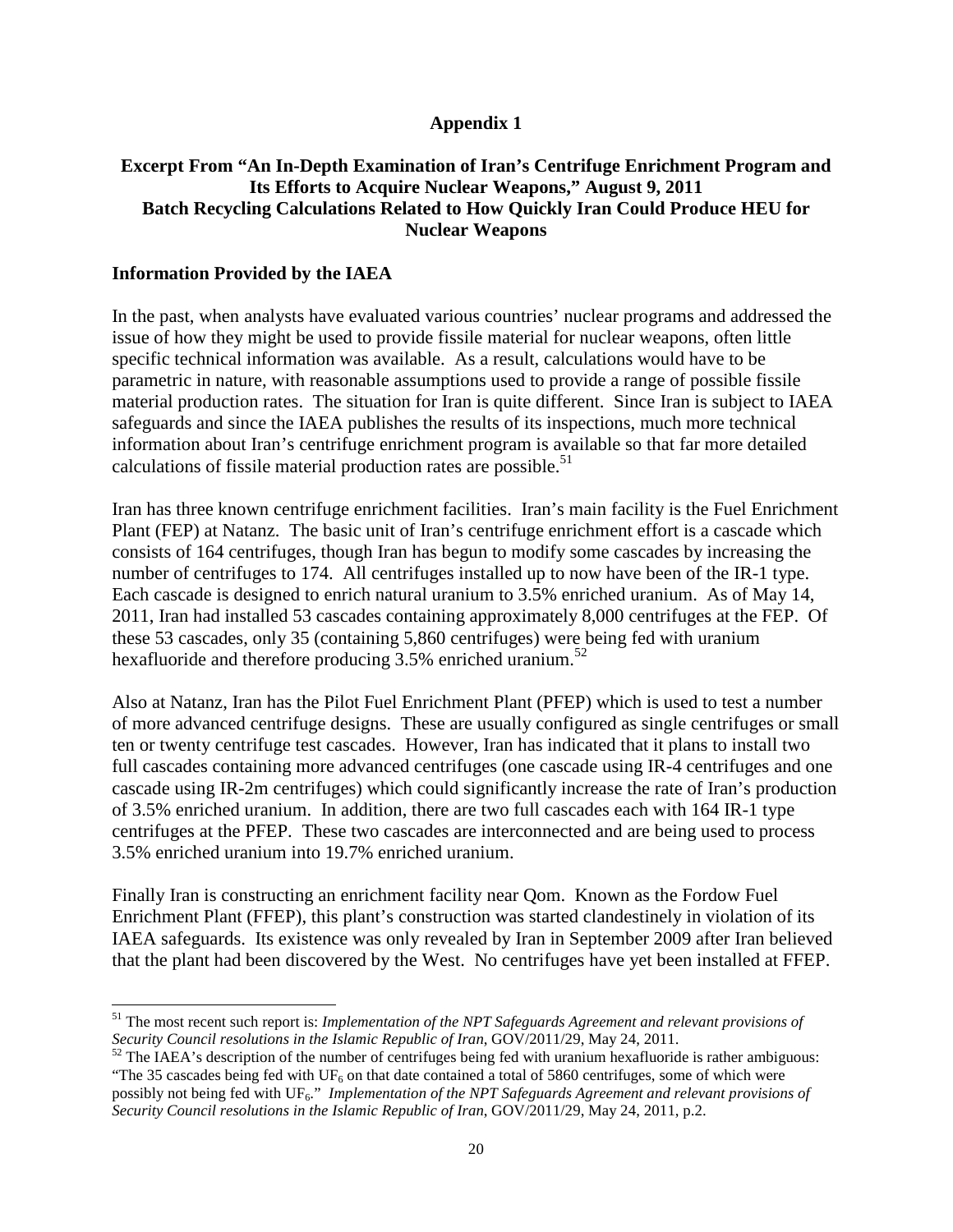Iran has been producing 3.5% enriched uranium at the FEP since February 2007. As of May 14, 2011 it had produced a total of 2,775 kilograms (in the form of 4,105 kilograms of uranium hexafluoride<sup>53</sup>). Based on the IAEA's safeguards reports, I have calculated the average Iranian monthly production rate of 3.5% enriched uranium starting from near the end of 2008. The results are shown in Table 1. As can be seen, while being steady at around 55 kilograms per month for much of 2009, the production rate has now almost doubled to around 105 kilograms per month.

#### **Table 1 Average Iranian Production Rate of 3.5% Enriched Uranium Late 2008 to Mid-2010**

| <b>IAEA</b> Reporting Interval | Average 3.5% Enriched Uranium Production Rate |  |
|--------------------------------|-----------------------------------------------|--|
|                                | (Kilograms Uranium per Month)                 |  |
| 11/17/08-1/31/09               | 52                                            |  |
| $2/1/09 - 5/31/09$             | 53                                            |  |
| $6/1/09 - 7/31/09$             | 57                                            |  |
| 8/1/09-10/31/09                | 57                                            |  |
| 11/22/09-1/29/10               | 78                                            |  |
| $1/30/10-5/1/10$               | 81                                            |  |
| $5/2/10 - 8/6/10$              | 80                                            |  |
| $8/7/10 - 10/17/10$            | 95                                            |  |
| 10/18/10-2/5/11                | 88                                            |  |
| $2/6/11 - 5/14/11$             | 105                                           |  |

Iran began producing 19.7% enriched uranium at the PFEP in February 2010. Since production began, the rate of 19.7% enriched uranium production has been fairly steady and as of the last IAEA safeguards report, the rate was 2.6 kilograms per month. As of May 21, 2011, Iran had accumulated about 38.3 kilograms of 19.7% enriched uranium (in the form of 56.7 kilograms of uranium hexafluoride). As of the May 21, 2011, date, about 320 kilograms of 3.5% enriched uranium would have been processed into 19.7% enriched uranium, leaving Iran with about 2,455 kilograms of 3.5% enriched uranium. Though Iran claims that it is producing this enriched uranium for peaceful uses, all of the 3.5% enriched uranium and the 19.7% enriched uranium is just being stockpiled.

From the Iranian production rate of 105 kilograms per month of 3.5% enriched uranium at the FEP, it can be easily calculated that this plant's current enrichment production capacity is about 4,600 separative work units (SWU, see Appendix 2) per year.<sup>54</sup> Given that in the past Iran's centrifuges were each producing about 0.89 SWU per year, 4,600 SWU per year would indicate

1

<sup>&</sup>lt;sup>53</sup> The IAEA reports Iran's enriched uranium production in terms of uranium hexafluoride. However, since the production of nuclear weapons involves the use of metallic uranium, we report the uranium content of the uranium hexafluoride, which can be found by multiplying by 0.676. Note that the failure to make this distinction can lead to confusion since the IAEA's uranium hexafluoride figures are sometimes erroneously reported as uranium alone.

<sup>&</sup>lt;sup>54</sup> Assuming 0.4% tails.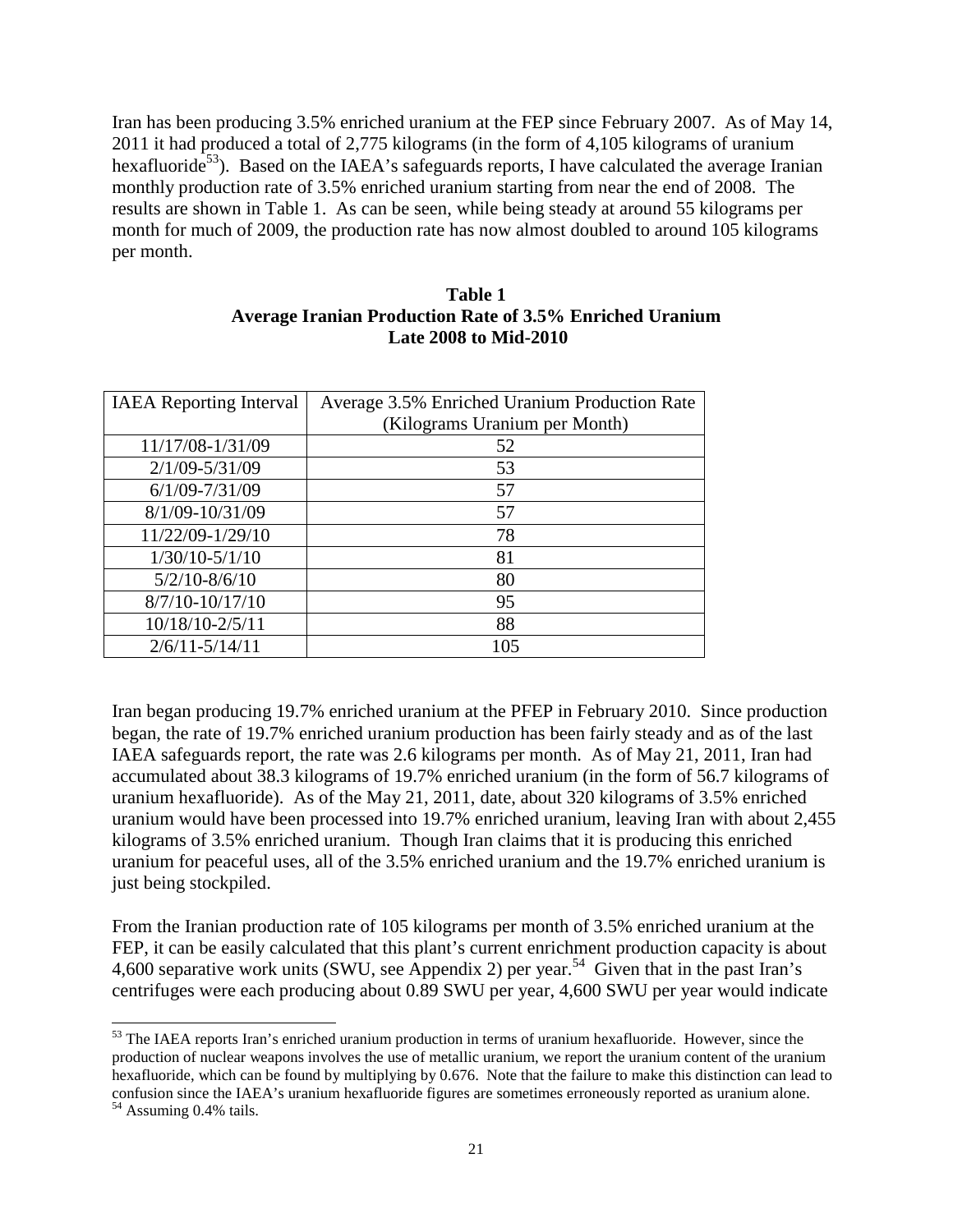that the equivalent of about 31 cascades (5,184 centrifuges) were in operation. Note that Iran had 31 cascades in operation at the end of the last IAEA reporting period on February 20, 2011. Since the IAEA has indicated that on May 14, 2011, Iran had 35 cascades producing 3.5% enriched uranium, this implies that either some cascades are not operating at full effectiveness or that the new cascades only came online near the end of the current IAEA reporting period. In any event, what is important is Iran's current enrichment capacity (4,600 SWU per year) and not the exact number of centrifuges Iran has in operation.

#### **How Could Iran Produce the HEU Required for a Nuclear Weapon?**

Iran's stockpiles of 3.5% and 19.7% enriched uranium, its enrichment capacity of 4,600 SWU at the FEP, it ability to manufacture new centrifuges as well as its ability to transfer centrifuges from one facility to the other, all give Iran a number of options for producing the 20 kilograms of HEU required for a nuclear weapon.<sup>55</sup> Two distinct possibilities involve either Iran using its existing enrichment facility at the FEP or Iran using a specially constructed clandestine enrichment facility. We will examine each possibility in turn.

#### **Using the FEP to produce enriched uranium**

It has long been known that the technical properties of centrifuges allow for the fairly easy production of HEU from a centrifuge enrichment facility even if the facility was not designed to produce HEU. Writing as long ago as 1979 with my colleagues Albert and Roberta Wohlstetter, we said: "Our analysis of enrichment technologies so far has focused on the current or near-term state of the art. It shows that the transfers of some current technologies, and in particular the centrifuge, need to be restricted if highly enriched uranium for bombs is not to become easily accessible to many nonweapon states."<sup>56</sup>

A 1988 training course for the IAEA, conducted by Martin Marietta Energy Systems (which at that time was operating the Oak Ridge enrichment plant for the U.S. Department of Energy) confirms this point: "…there are several characteristics of the gas centrifuge enrichment process that enable a centrifuge facility designed for produce LEU [low enriched uranium, i.e. uranium enriched to 3% to 5%] to be used for the undeclared production of HEU. Specifically, these features include a high separation factor, a small in-process inventory, and a short equilibrium time."<sup>57</sup> The course materials also state that the production of HEU can be carried out either by "batch recycling operations" or by "reconfiguring the process piping."<sup>58</sup> These processes are discussed below.

1

 $55$  Iran's stockpiles of enriched uranium are important since, in separative work terms, 3.5% enriched uranium is over 60% of the way to 90% enriched uranium and 19.7% enriched uranium is about 90% of the way to 90% enriched uranium.

<sup>56</sup> Albert Wohlstetter, Gregory Jones, Roberta Wohlstetter, "Why the Rules Have Needed Changing", *Towards a New Consensus on Nuclear Technology*, Volume I, PH-78-04-832-33, Pan Heuristics, Prepared for U.S. Arms Control and Disarmament Agency, July 6, 1979, p.73. http://www.npolicy.org/files/19790706- TowardsANewConsensus-Vol01.pdf

<sup>57</sup> "Safeguards Training Course: Nuclear Material Safeguards for Enrichment Plants, Part 4. Gas Centrifuge Enrichment Plant: Diversion Scenarios and IAEA Safeguards Activities", K/ITP--156/P4/R1, Martin Marietta Energy Systems, Inc., Oak Ridge, Tennessee, October 1988, p.148.

<sup>58</sup> *Ibid.*, p.187.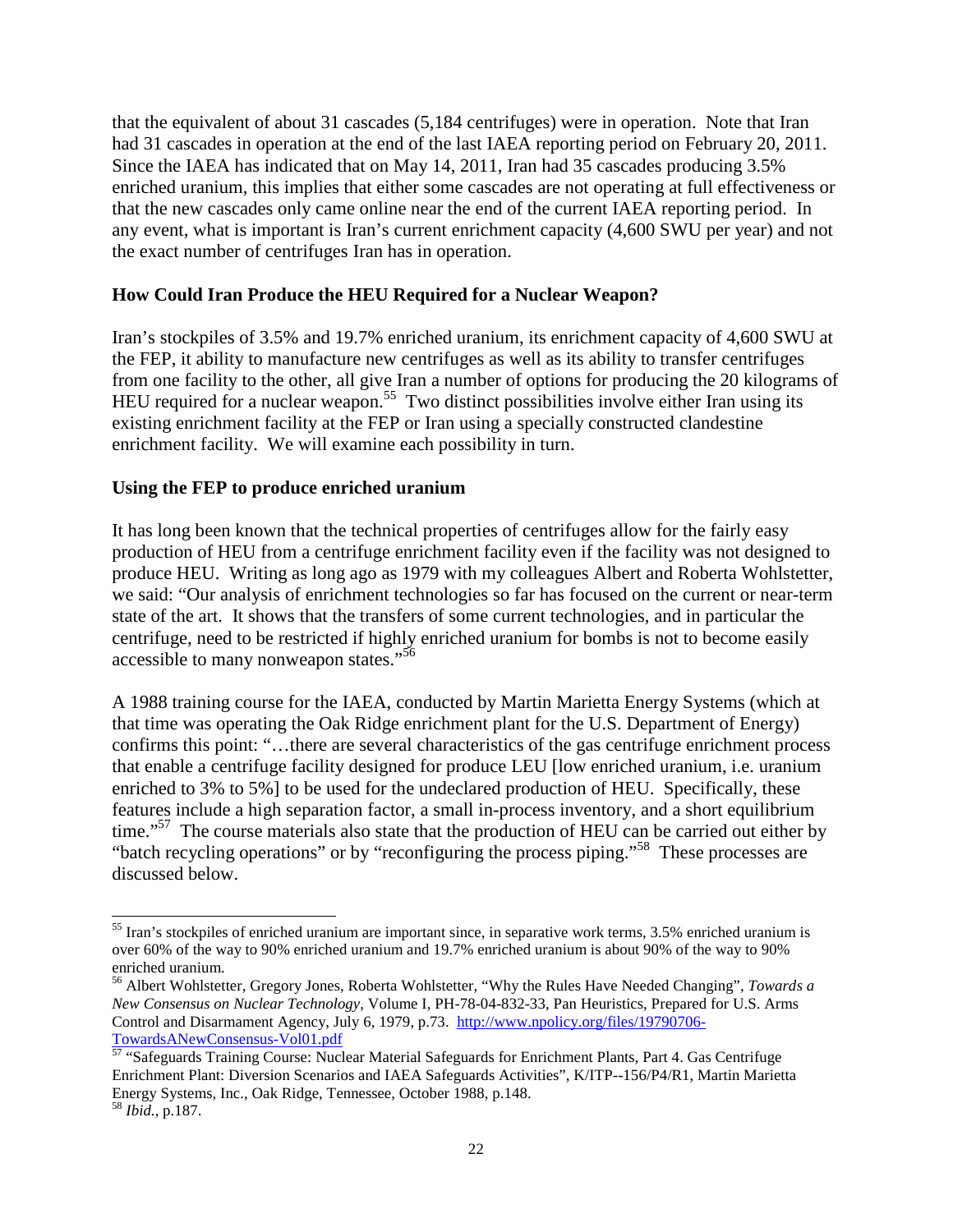#### Batch Recycling

According to Martin Marietta, "In batch recycle, the approach involves recycling cascade product on a batch basis using one or more unit cascades. In this method, physical modifications to the process and support systems are not necessarily required to produce HEU successfully."<sup>59</sup> "...batch recycling is a viable option for a small centrifuge facility. Reflux and criticality problems do not arise in the cascade because of the use of low-pressure  $UF_6$  gas. However, precautions must be taken in product-collecting areas where the gas is returned to the solid phase."<sup>60</sup> In other words, due to the higher enrichment of the product in batch recycling, criticality safe containers must be used when the gas is converted back to a solid.

Batch recycling is the process of greatest concern since it allows Iran to produce the HEU needed for a nuclear weapon in the least amount of time. Iran's cascades at the FEP produce 3.5% enriched uranium from natural uranium (usually considered to have an enrichment of 0.711%). Without modification these cascades could produce HEU in a three step process, starting from 3.5% enriched uranium. In the first step, 15.5% enriched uranium would be produced from 3.5% enriched uranium, in the second step, 48.2% enriched uranium would be produced from the 15.5% enriched uranium and in the third step 82.5% enriched uranium would be produced from the  $48.2\%$  enriched uranium.<sup>61</sup>

But a simple modification to the cascades can improve this process. As Martin Marietta points out, it is possible to increase the enrichment in each step by reducing the flow through the cascade.<sup> $\delta^2$ </sup> As long as the flow is not reduced too severely, the separative capacity is not greatly reduced. It is not possible to use this method alone to produce 90% enriched uranium from 3.5% enriched uranium but Glaser has shown that reduced cascade flow can be used to improve the batch recycling process by reducing the number of cycles from three to two.<sup>63</sup> In the two step process, the first step would produce 19.7% enriched uranium from 3.5% enriched uranium and then the second step would take the 19.7% enriched uranium and further enrich it to the 90% level for use in a nuclear weapon.<sup>64</sup> I have performed calculations based on the two-step process, taking into account Iran's current stockpile of 19.7% enriched uranium. The results are shown in Table 2.

<sup>-</sup><sup>59</sup> *Ibid.*, p.178.

<sup>60</sup> *Ibid.*, p.148.

 $61$  Though weapon states have generally used HEU with an enrichment of at least 90%, it is known that HEU with an enrichment of at least 80% can be used for nuclear weapons. For example, the first South African nuclear weapon used HEU with an enrichment of 80%. See: David Albright, "South Africa and the Affordable Bomb", *Bulletin of the Atomic Scientists*, July/August 1994, pp.37-47.

<sup>&</sup>lt;sup>62</sup> "Safeguards Training Course: Nuclear Material Safeguards for Enrichment Plants, Part 4. Gas Centrifuge Enrichment Plant: Diversion Scenarios and IAEA Safeguards Activities", K/ITP--156/P4/R1, Martin Marietta Energy Systems, Inc., Oak Ridge, Tennessee, October 1988, p.165.

<sup>&</sup>lt;sup>63</sup> Alexander Glaser, "Characteristics of the Gas Centrifuge for Uranium Enrichment and Their Relevance for Nuclear Weapon Proliferation", *Science and Global Security*, Vol. 16, 2008, p.16.

 $<sup>64</sup>$  In his analysis, Glaser also uses two steps. In his first step, 3.5% enriched uranium is enriched to 16.3% and then</sup> in his second step the 16.3% enriched uranium is enriched to 91.0%. While obviously differing in detail, the principle is the same.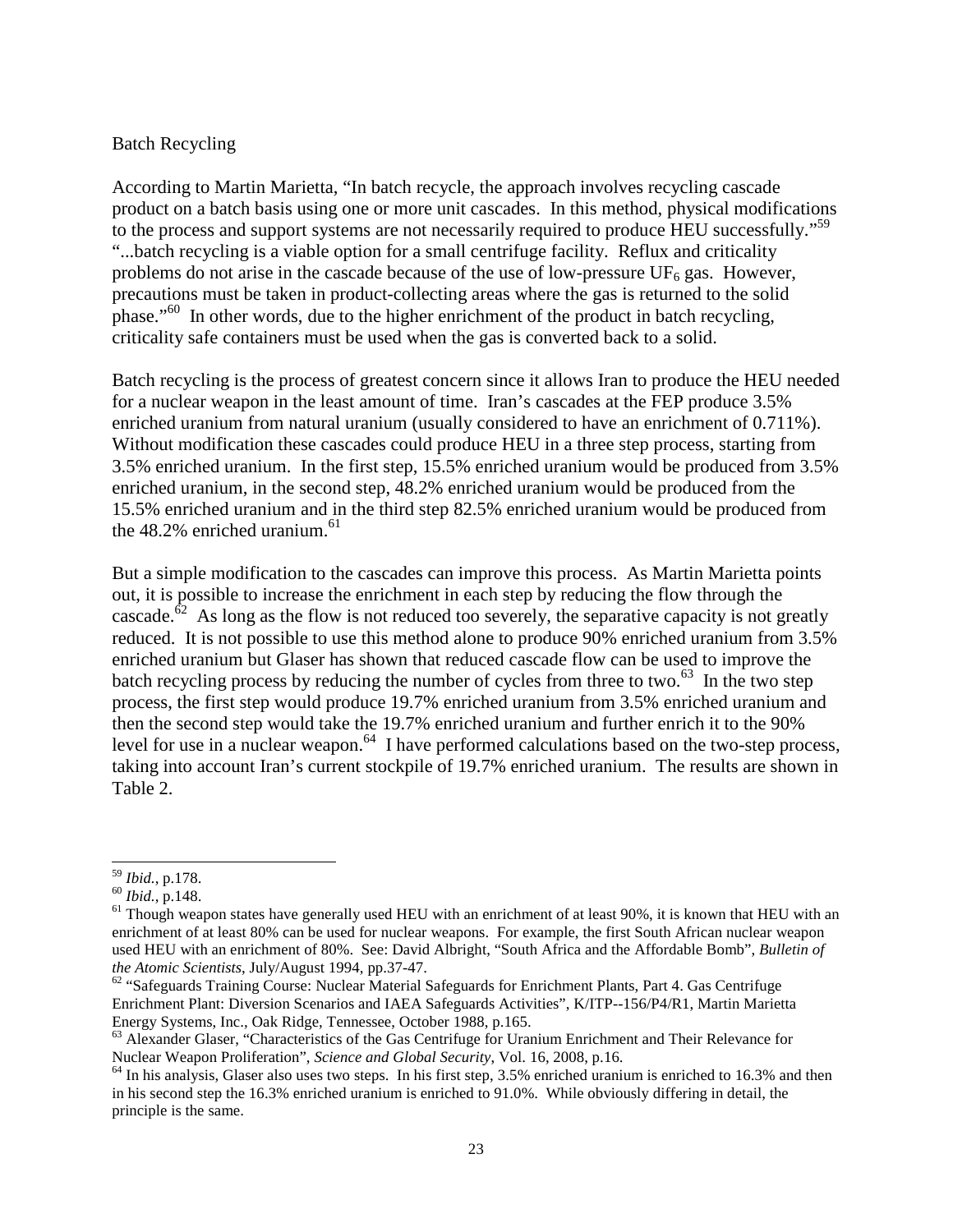#### **Table 2**

## **Time, Product and Feed Requirements for the Production of 20 kg of HEU by Batch Recycling at the FEP (4,600 SWU per year, 31 Equivalent Operating Cascades, 5,184 Centrifuges, 0.89 SWU per Centrifuge-Year)**

| Cycle  | <b>Product Enrichment</b> | <b>Feed Enrichment</b> | Time for Cycle |
|--------|---------------------------|------------------------|----------------|
|        | and Quantity              | and Quantity           | (Days)         |
| First  | 19.7%                     | 3.5%                   |                |
|        | 119.9 kg                  | $1,415 \text{ kg}$     |                |
| Second | 90.0%                     | 19.7%                  |                |
|        | $20 \text{ kg}$           | 153.2 kg*              |                |
| Total  |                           |                        | 67**           |

\* Includes 38.3 kilograms of 19.7% enriched uranium that Iran has already stockpiled.

\*\*Includes four days to account for equilibrium and cascade fill time.

As can be seen, Iran can now produce the 20 kilograms of HEU needed for a nuclear weapon in about two months should it decide to do so. Most of this time is taken by the first step, where 3.5% enriched uranium is enriched to 19.7% enriched uranium. This first step in this batch recycling process is more than a theoretical possibility, since Iran is already producing 19.7% enriched uranium from 3.5% enriched uranium. Iran used one of its standard 164 centrifuge cascades to start this process. Since as was stated above, if the flow through the cascade were unaltered, only 15.5% enriched uranium would be produced, it is apparent that Iran has reduced the flow though the cascade, so that 19.7% enriched uranium is being produced instead.

Also, since Iran has already established the principle that it can enrich 3.5% enriched uranium to 19.7% enriched uranium, it is not clear that the first step in the batch recycle process would be considered a safeguards violation. Only the second step of batch recycling might be considered a violation of safeguards but by then Iran would need only about two weeks to produce the HEU required for a nuclear weapon.

That Iran can produce the 20 kilograms of HEU required for a nuclear weapon in just two months is a dramatic reduction in the time that would have been required only a few years ago. In the first part of 2008 when I made my first calculations, I estimated that it would take Iran two to four years to be able to produce the HEU required for a nuclear weapon.

Further, as Iran's stockpile of 19.7% enriched uranium continues to grow, the time required for Iran to produce HEU will continue to decline. When Iran has a stockpile of about 160 kilograms of 19.7% enriched uranium, it will be possible to skip the first step entirely and Iran will be able to produce 20 kilograms of HEU in only about 2 weeks. At Iran's current rate of production of 19.7% enriched uranium, the time when Iran will have a stockpile of 160 kilograms of 19.7% enriched uranium is still about four years away. However, Iran has recently announced that it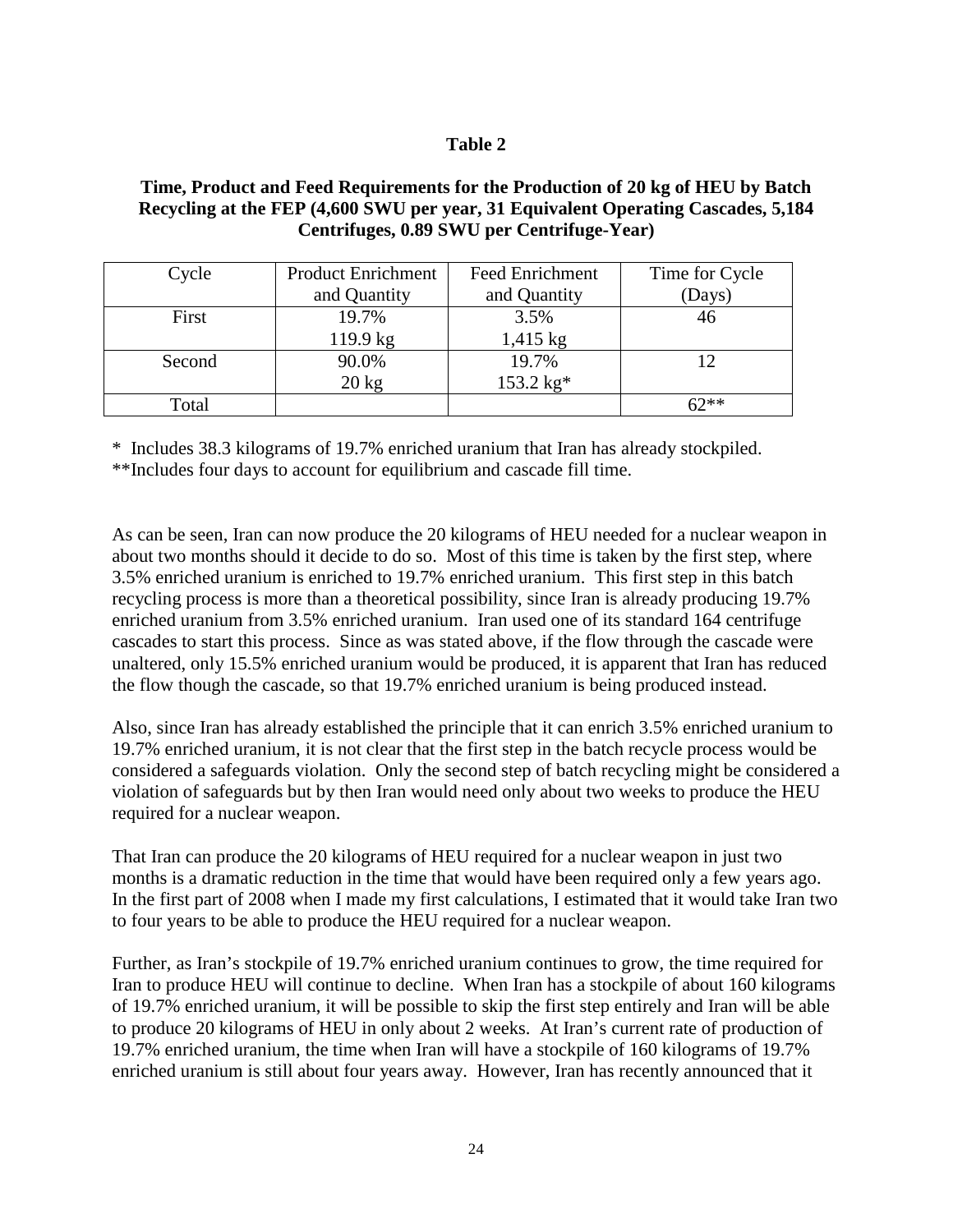plans to triple its rate of production of 19.7% enriched uranium.<sup>65</sup> Not everything that Iran has been announced about its enrichment program has come to pass but if Iran can carry through on this proposal reasonably soon, then it might have the required 160 kilograms of 19.7% enriched uranium by the end of 2012.

One disadvantage of the batch recycling process is that it requires relatively large amounts of 3.5% enriched uranium to produce the required 20 kilograms of HEU needed for a nuclear weapon. Starting from 3.5% enriched uranium and having no intermediate stockpile of 19.7% enriched uranium, it takes about 1,900 kilograms of 3.5% enriched uranium to produce 20 kilograms of 90% enriched uranium by batch recycling. In contrast, if one uses an enrichment plant designed specifically to produce 90% enriched uranium from 3.5% enriched uranium, then it would only take about 600 kilograms of 3.5% enriched uranium to produce 20 kilograms of 90% enriched uranium. The reason for this difference is that the tails in the latter case would be only 0.4% enriched uranium meaning that most of the U-235 contained in the 3.5% enriched uranium would end up in the 90% enriched product. However, in the first batch recycle step the tails are 2.0% enriched uranium and in the second step 9.2% enriched uranium, so that much of the U-235 in the original 3.5% enriched uranium is "lost" to the tails. In reality, Iran could eventually extract the U-235 from these tails but in the short term 1,900 kilograms of 3.5% enriched uranium would be needed to produce the required 20 kilograms of 90% enriched uranium.

With Iran's current setup it can produce 20 kilograms of HEU from somewhat less than 1,900 kilograms of 3.5% enriched uranium. In February 2010 Iran started producing 19.7% enriched uranium from 3.5% enriched uranium using one of its standard 164 centrifuge cascades. As stated above the tails from this process would have had an enrichment of 2.0%. To utilize its 3.5% enriched uranium more efficiently, in July 2010 it added a second of its standard 164 centrifuge cascades to this process but rather than increase its output of 19.7% enriched uranium, this second cascade was used to reduce the tails enrichment from 2.0% to 0.7%. This reduction increases the amount of 19.7% enriched uranium that can be produced from a given amount of 3.5% enriched uranium by about 73%. The effect of this improvement can be seen from Table 2. Currently it would take about 1415 kilograms of 3.5% enriched uranium when used with Iran's existing stockpile of 38.3 kilograms of 19.7% enriched uranium to produce 20 kilograms of HEU. Since it took about 320 kilograms of 3.5% enriched uranium to produce the 38.3 kilograms of 19.7% enriched uranium, this means that Iran could produce 20 kilograms of 90% enriched uranium from about 1,735 kilograms of 3.5% enriched uranium. Since Iran has already produced 2,775 kilograms of 3.5% enriched uranium it has more than enough to produce this much HEU.

Further as noted above, if Iran wanted to produce a second 20 kilogram batch of 90% enriched uranium (so that it would have a total of 40 kilograms, enough for two nuclear weapons), then it would require 1,900 kilograms of 3.5% enriched uranium. Added to the 1,735 kilograms required for the first 20 kilogram batch of 90% enriched uranium, Iran would need to produce just over 3,600 kilograms of 3.5% enriched uranium in total. Given that Iran has already produced 2,775 kilograms of 3.5% enrich uranium and is producing about 105 kilograms, by the

<sup>-</sup><sup>65</sup> David E. Sanger and William J. Broad, "Iran Says It Will Speed Up Uranium Enrichment", *New York Times*, June 8, 2011.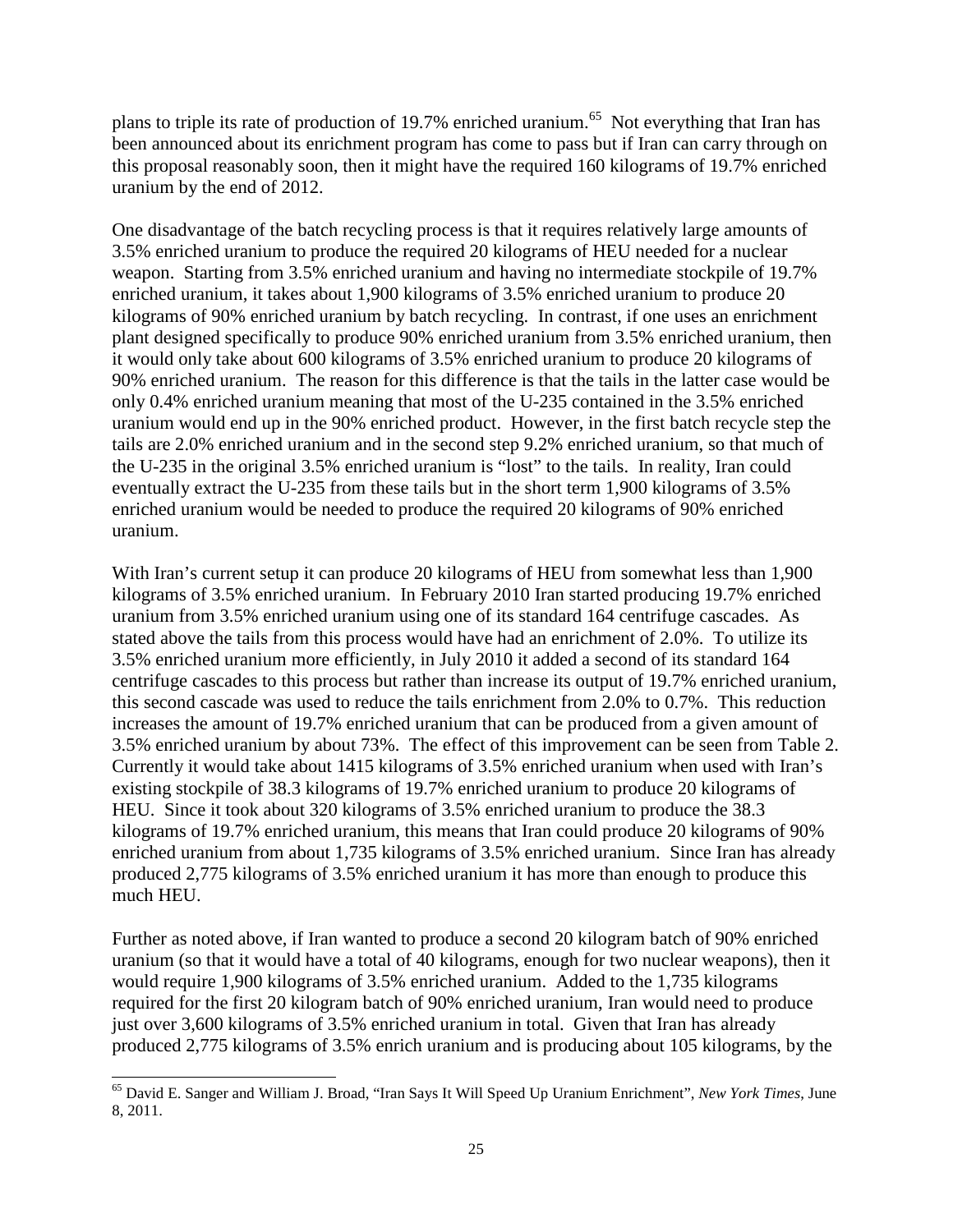beginning of next year Iran will be in a position to produce two nuclear weapons worth of HEU. Table 3 shows how this process would be carried out.

Since Iran would have already consumed its stockpile of 19.7% enriched uranium by producing the first batch of 20 kilograms of HEU, this case would take about two and one half months. The production of the HEU for two weapons would have to be carried out sequentially with the production of the HEU for the first weapon taking about two months (Table 2) and the production of the HEU for the second weapon taking about two and one half months (Table 3) for a total of about four and one half months. These times should be considered the maximum since by the beginning of 2012, Iran will have produced more 19.7% enriched uranium and likely will have added even more enrichment capacity which will shorten the time required.

## **Table 3**

#### **Time, Product and Feed Requirements for the Production of a Second Batch of 20 kg of HEU by Batch Recycling at the FEP (4,600 SWU per year, 31 Equivalent Operating Cascades, 5,184 Centrifuges, 0.89 SWU per Centrifuge-Year)**

| Cycle  | <b>Product Enrichment</b> | <b>Feed Enrichment</b> | Time for Cycle |
|--------|---------------------------|------------------------|----------------|
|        | and Quantity              | and Quantity           | (Days)         |
| First  | 19.7%                     | 3.5%                   |                |
|        | 158.2 kg                  | 1,872 kg               |                |
| Second | 90.0%                     | 19.7%                  |                |
|        | $20 \text{ kg}$           | 153.2 kg               |                |
| Total  |                           |                        | 77*            |

\*Includes four days to account for equilibrium and cascade fill time.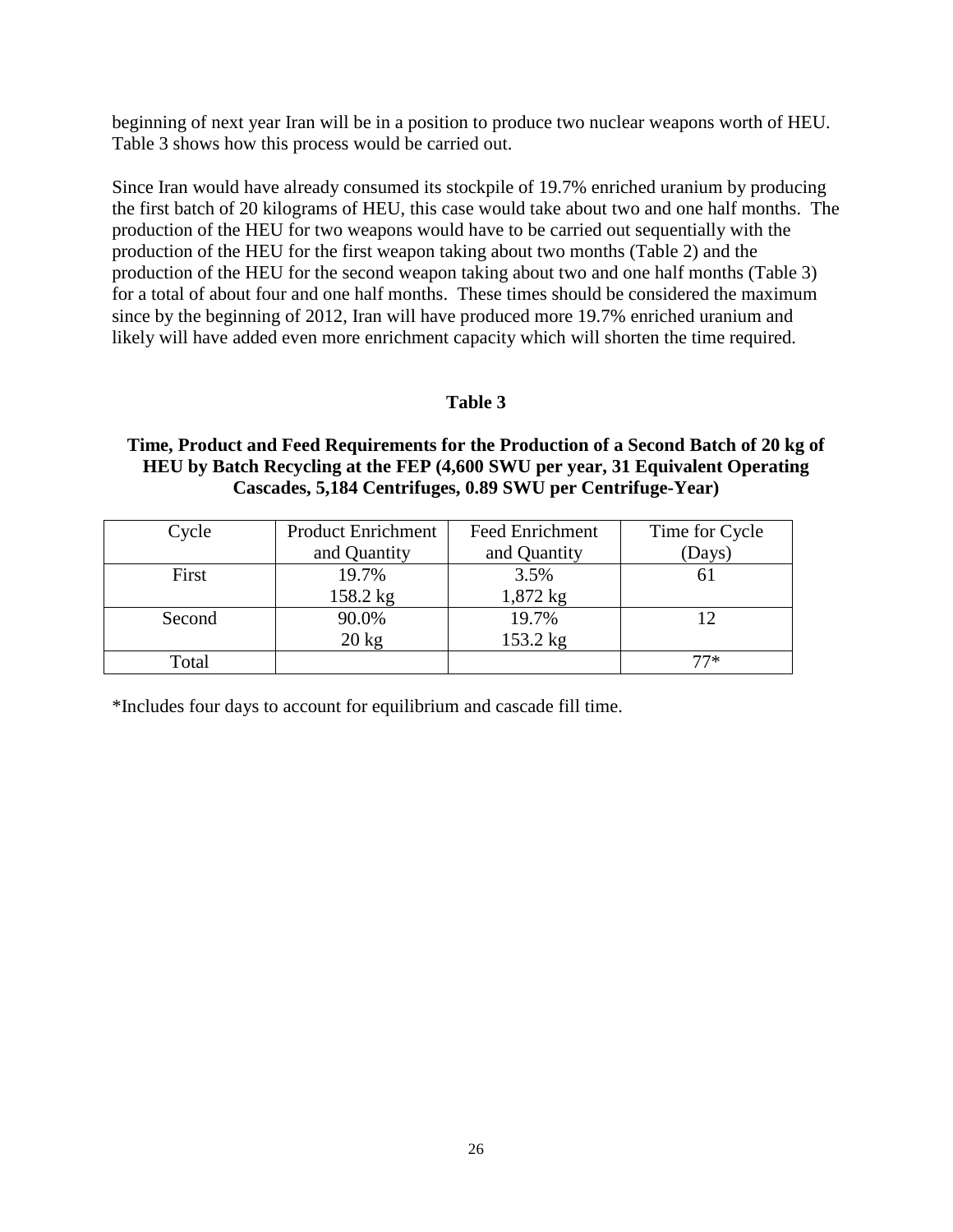# **Appendix 2**

## **Martin Marietta Chart Showing an Increase in Separation Factor with Decreased Cascade Feed Rate**